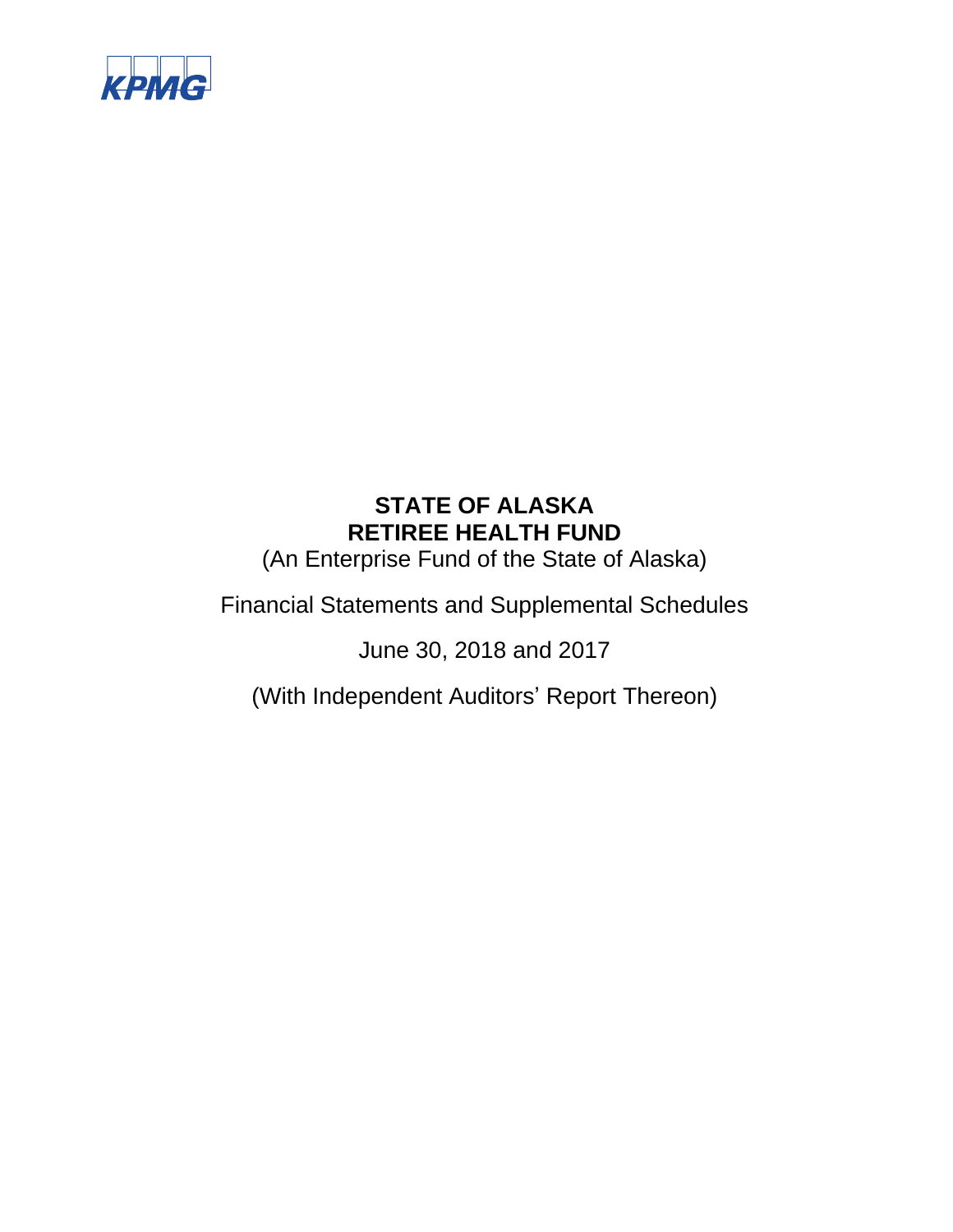### **STATE OF ALASKA RETIREE HEALTH FUND** (An Enterprise Fund of the State of Alaska)

## **Table of Contents**

|                                                                                                                 | Page(s)         |
|-----------------------------------------------------------------------------------------------------------------|-----------------|
| Independent Auditors' Report                                                                                    | $1 - 2$         |
| Management's Discussion and Analysis (Unaudited)                                                                | $3 - 9$         |
| <b>Statements of Net Position</b>                                                                               | 10              |
| Statements of Revenue, Expenses, and Changes in Net Position                                                    | 11              |
| <b>Statements of Cash Flows</b>                                                                                 | 12 <sup>2</sup> |
| Notes to Financial Statements                                                                                   | $13 - 17$       |
| <b>Supplementary Schedules</b>                                                                                  |                 |
| Schedule 1 – Combining Statement of Net Position, as of June 30, 2018                                           | 18              |
| Schedule 2 – Combining Statement of Revenue, Expenses, and Changes in Net<br>Position, Year ended June 30, 2018 | 19              |
| Schedule 3 - Combining Statement of Cash Flows, Year ended June 30, 2018                                        | 20              |
| Schedule 4 – Combining Statement of Net Position, as of June 30, 2017                                           | 21              |
| Schedule 5 – Combining Statement of Revenue, Expenses, and Changes in Net<br>Position, Year ended June 30, 2017 | 22              |
| Schedule 6 - Combining Statement of Cash Flows, Year ended June 30, 2017                                        | 23              |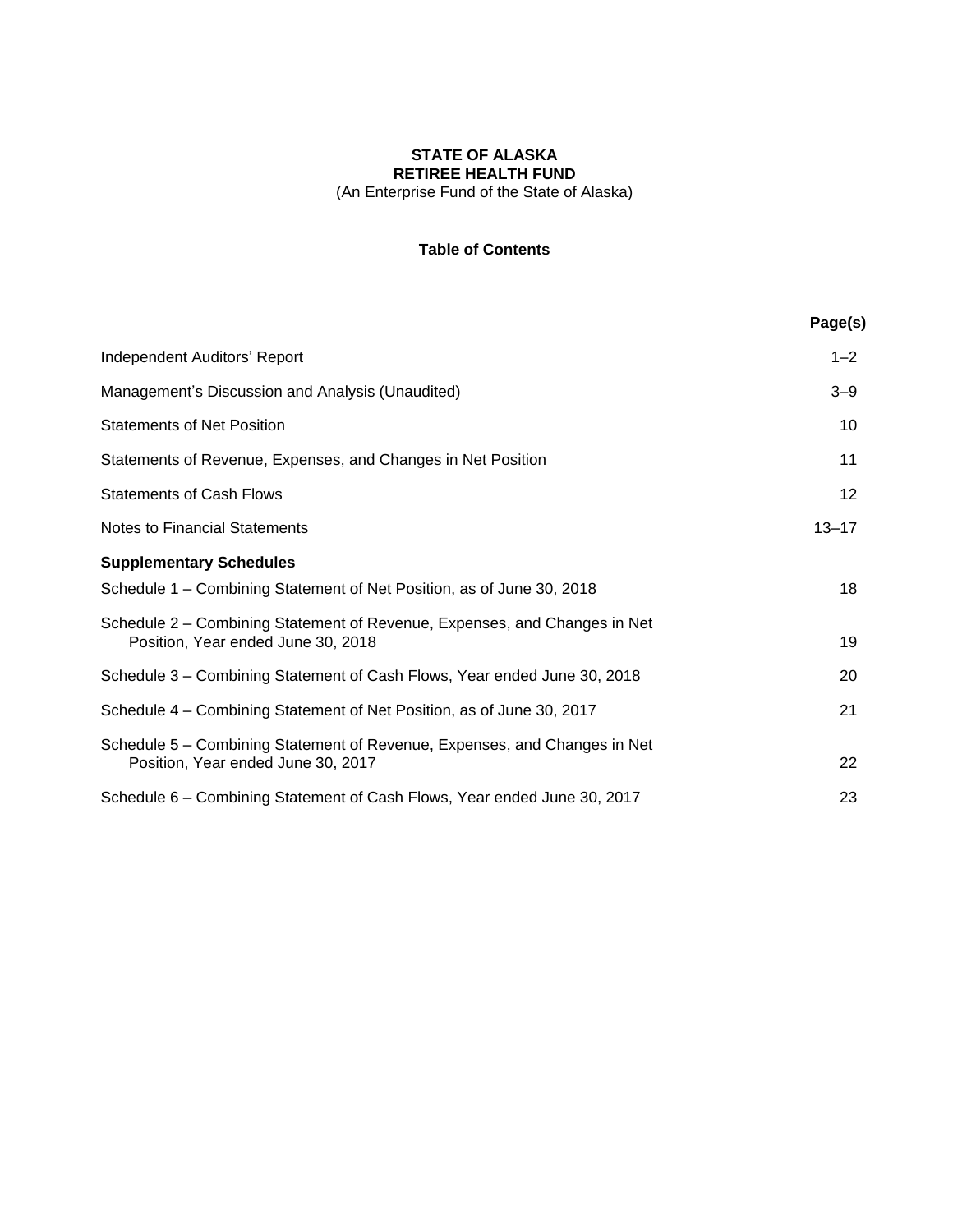

KPMG LLP Suite 600 701 West Eighth Avenue Anchorage, AK 99501

#### **Independent Auditors' Report**

The Division of Retirement and Benefits State of Alaska Retiree Health Fund:

We have audited the accompanying financial statements of the State of Alaska Retiree Health Fund (the Fund), an enterprise fund of the State of Alaska, as of and for the years ended June 30, 2018 and 2017, and the related notes to financial statements, which collectively comprise the Fund's basic financial statements as listed in the table of contents.

### **Management's Responsibility for the Financial Statements**

Management is responsible for the preparation and fair presentation of these financial statements in accordance with U.S. generally accepted accounting principles; this includes the design, implementation, and maintenance of internal control relevant to the preparation and fair presentation of financial statements that are free from material misstatement, whether due to fraud or error.

#### **Auditors' Responsibility**

Our responsibility is to express an opinion on these financial statements based on our audits. We conducted our audits in accordance with auditing standards generally accepted in the United States of America. Those standards require that we plan and perform the audit to obtain reasonable assurance about whether the financial statements are free from material misstatement.

An audit involves performing procedures to obtain audit evidence about the amounts and disclosures in the financial statements. The procedures selected depend on the auditors' judgment, including the assessment of the risks of material misstatement of the financial statements, whether due to fraud or error. In making those risk assessments, the auditor considers internal controls relevant to the entity's preparation and fair presentation of the financial statements in order to design audit procedures that are appropriate in the circumstances, but not for the purpose of expressing an opinion on the effectiveness of the entity's internal control. Accordingly, we express no such opinion. An audit also includes evaluating the appropriateness of accounting policies used and the reasonableness of significant accounting estimates made by management, as well as evaluating the overall presentation of the financial statements.

We believe that the audit evidence we have obtained is sufficient and appropriate to provide a basis for our audit opinion.

#### **Opinion**

In our opinion, the financial statements referred to above present fairly, in all material respects, the net position of the State of Alaska Retiree Health Fund as of June 30, 2018 and 2017, and the changes in net position and cash flows for the years then ended, in accordance with U.S. generally accepted accounting principles.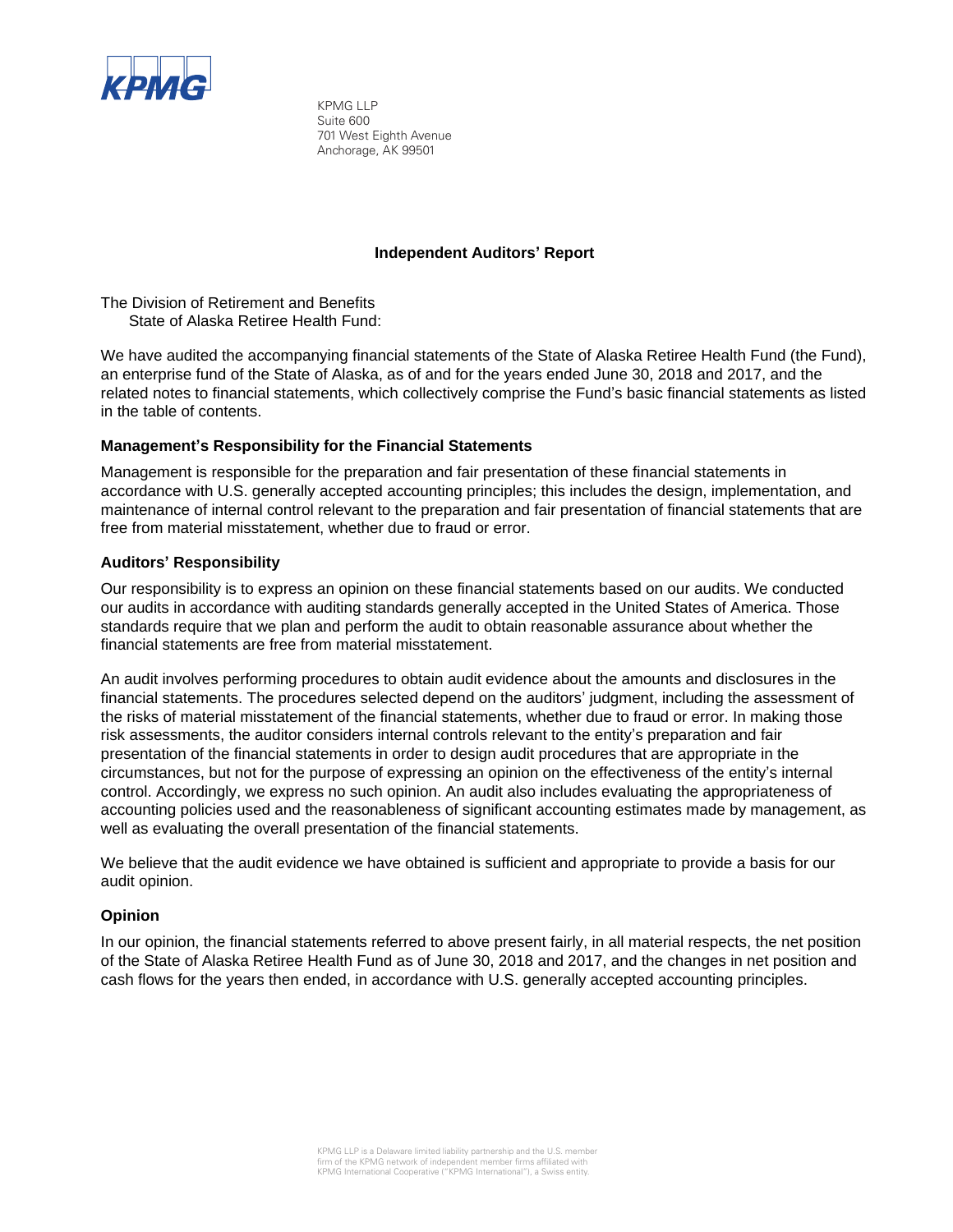

#### **Other Matters**

#### *Required Supplementary Information*

U.S. generally accepted accounting principles require that the Management's Discussion and Analysis, on pages 3–9, be presented to supplement the basic financial statements. Such information, although not a part of the basic financial statements, is required by the Governmental Accounting Standards Board, who considers it to be an essential part of financial reporting for placing the basic financial statements in an appropriate operational, economic, or historical context. We have applied certain limited procedures to the required supplementary information in accordance with auditing standards generally accepted in the United States of America, which consisted of inquiries of management about the methods of preparing the information and comparing the information for consistency with management's responses to our inquiries, the basic financial statements, and other knowledge we obtained during our audit of the basic financial statements. We do not express an opinion or provide any assurance on the information because the limited procedures do not provide us with sufficient evidence to express an opinion or provide any assurance.

#### *Supplemental Schedules*

Our audit was conducted for the purpose of forming an opinion on the financial statements that collectively comprise the Fund's basic financial statements. The supplemental schedules on pages 18-23 are presented for purposes of additional analysis and are not a required part of the basic financial statements. The supplemental schedules are the responsibility of management and were derived from and relate directly to the underlying accounting and other records used to prepare the basic financial statements. Such information has been subjected to the auditing procedures applied in the audit of the basic financial statements and certain additional procedures, including comparing and reconciling such information directly to the underlying accounting and other records used to prepare the basic financial statements or to the basic financial statements themselves, and other additional procedures in accordance with auditing standards generally accepted in the United States of America. In our opinion, the supplemental schedules are fairly stated in all material respects in relation to the basic financial statements as a whole.



December 5, 2018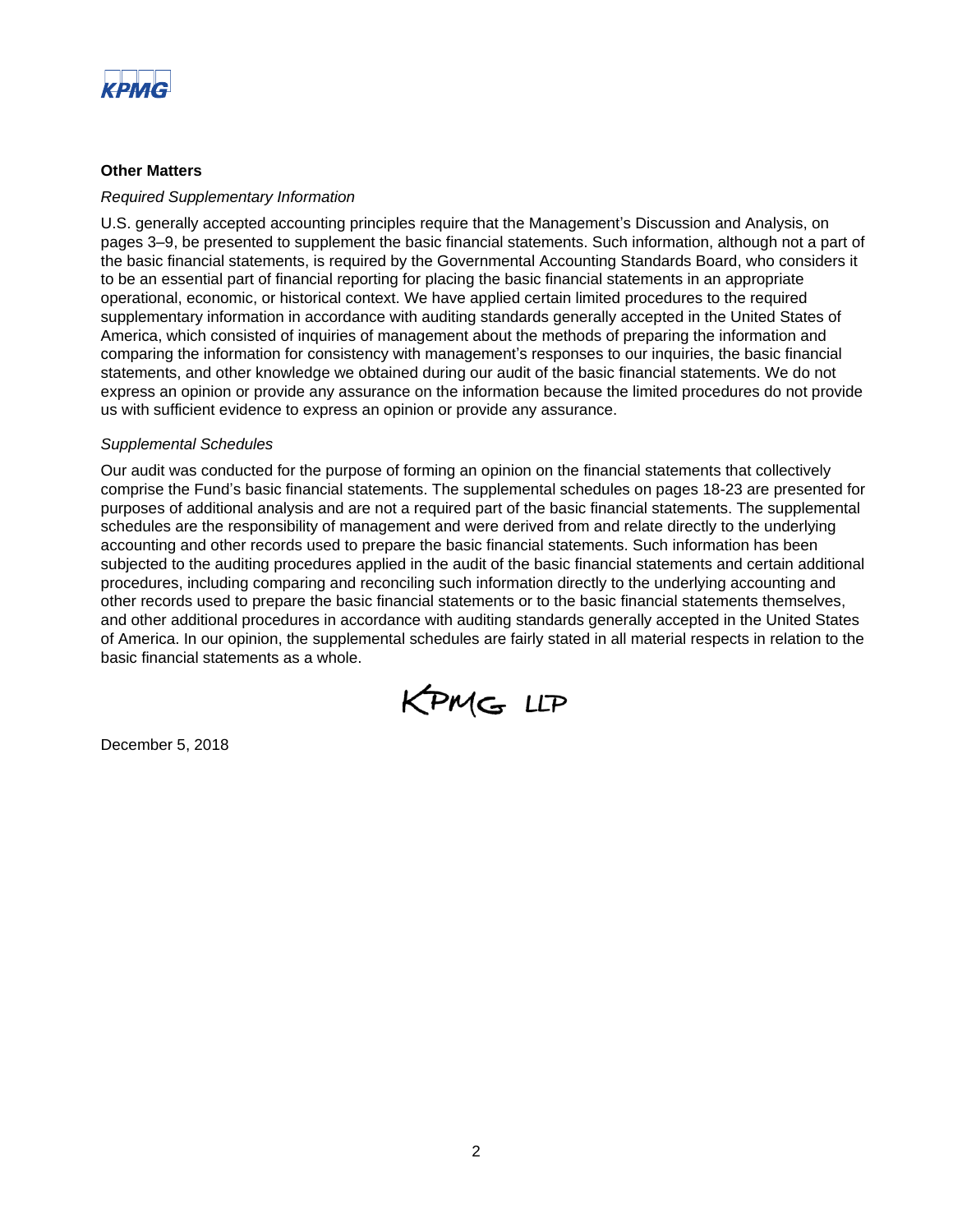(An Enterprise Fund of the State of Alaska)

Management's Discussion and Analysis (Unaudited)

June 30, 2018 and 2017

This section presents management's discussion and analysis (MD&A) of the Retiree Health Fund's (the Fund) financial condition and performance for the year ended June 30, 2018. This section is presented as a narrative overview and analysis. Please read the MD&A in conjunction with the financial statements and notes to financial statements to better understand the financial condition and performance of the Fund during the fiscal year ended June 30, 2018. Information for fiscal years 2017 and 2016 are presented for comparative purposes.

#### **Financial Highlights**

The Fund's financial highlights as of June 30, 2018 were as follows:

- The Fund's net position unrestricted increased by \$37.4 million during fiscal year 2018.
- The Fund's health premiums totaled \$78.4 million during fiscal year 2018, an increase of \$3.9 million from fiscal year 2017.
- The Fund's net investment income decreased \$7.6 million during fiscal year 2018 when compared to fiscal year 2017.
- The Fund's benefit expenses totaled \$59.6 million during fiscal year 2018, an increase of \$4.1 million from fiscal year 2017.

#### **Overview of the Financial Statements**

This discussion and analysis is intended to serve as an introduction to the Fund's financial statements. The Fund's financial statements are composed of four components: (1) statement of net position, (2) statement of revenue, expenses, and changes in net position, (3) statement of cash flows, and (4) notes to financial statements.

*Statement of net position* – This statement presents information regarding the Fund's assets, liabilities, and resulting net position. This statement reflects the Fund's investments at fair value, along with cash and cash equivalents, receivables, and other assets less liabilities at June 30, 2018 and 2017.

*Statement of revenue, expenses, and changes in net position* – This statement presents how the Fund's net position changed during the fiscal years ended June 30, 2018 and 2017. This statement presents health premiums and net investment income during the period. Expenses for postemployment healthcare benefits and operations are also presented.

*Statement of cash flows* – This statement presents the Fund's cash flows from operations and investing activities. The Fund presents its cash flows statement using the direct method for reporting cash received and disbursed during the fiscal year.

The above statements represent resources available for investment and payment of benefits as of June 30, 2018 and 2017 and the sources and uses of those funds during fiscal year 2018 and 2017.

*Notes to financial statements* – The notes to financial statements are an integral part of the financial statements and provide additional detailed information and schedules that are essential to a full understanding of the Fund's financial statements.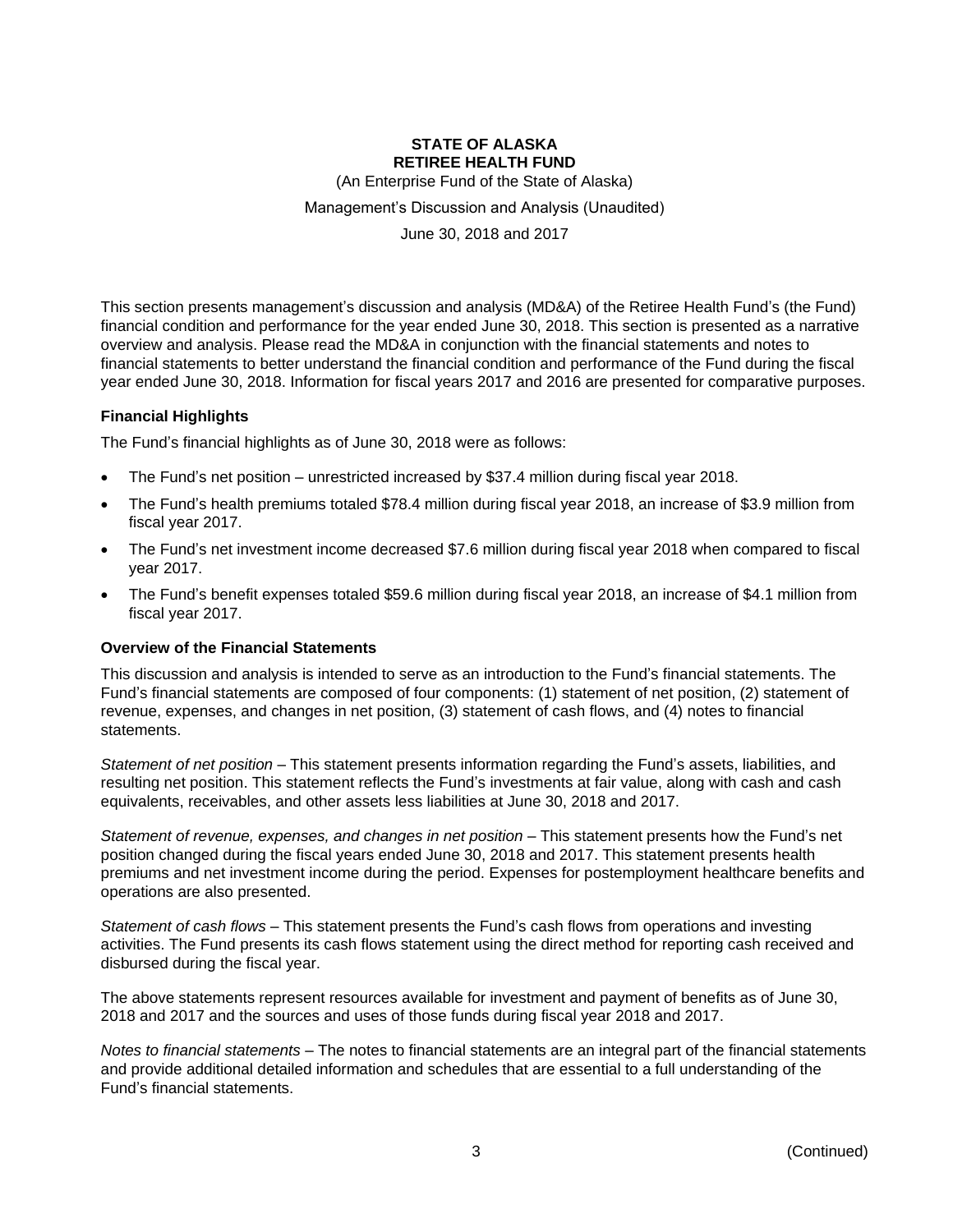(An Enterprise Fund of the State of Alaska)

## Management's Discussion and Analysis (Unaudited)

June 30, 2018 and 2017

### **Condensed Financial Information**

| <b>Net position</b>             |             |             |                     |                   |               |
|---------------------------------|-------------|-------------|---------------------|-------------------|---------------|
|                                 |             |             | Increase (decrease) |                   |               |
| <b>Description</b>              | 2018        | 2017        | Amount              | <b>Percentage</b> | 2016          |
| Assets:                         |             |             |                     |                   |               |
| \$<br>Cash and cash equivalents | 46,584,984  | 39,788,718  | 6,796,266           | $17.1\%$ \$       | 37,915,566    |
| Investments at fair value       | 497,098,884 | 462,199,555 | 34,899,329          | 7.6               | 415, 163, 905 |
| Other                           | 2,604,985   | 2,797,294   | (192,309)           | (6.9)             | 2,610,776     |
| <b>Total assets</b>             | 546,288,853 | 504,785,567 | 41,503,286          | 8.2               | 455,690,247   |
| Liabilities:                    |             |             |                     |                   |               |
| Current liabilities:            |             |             |                     |                   |               |
| Claims payable                  | 14,290,000  | 13,369,000  | 921,000             | 6.9               | 13,459,740    |
| Accrued expenses                | 877,786     | 284,489     | 593,297             | 208.5             | 659,299       |
| Due to General Fund             | 126,110     | 135,342     | (9,232)             | (6.8)             | 69,517        |
| Due to Retirement System        | 462         |             | 462                 |                   |               |
| Total current liabilities       | 15,294,358  | 13,788,831  | 1,505,527           | 10.9              | 14,188,556    |
| Noncurrent liabilities:         |             |             |                     |                   |               |
| Claims payable                  | 23,672,000  | 21,071,000  | 2,601,000           | 12.3              | 18,587,260    |
| <b>Total liabilities</b>        | 38,966,358  | 34,859,831  | 4,106,527           | 11.8              | 32,775,816    |
| Total net position<br>S         | 507,322,495 | 469,925,736 | 37,396,759          | $8.0\%$<br>\$     | 422,914,431   |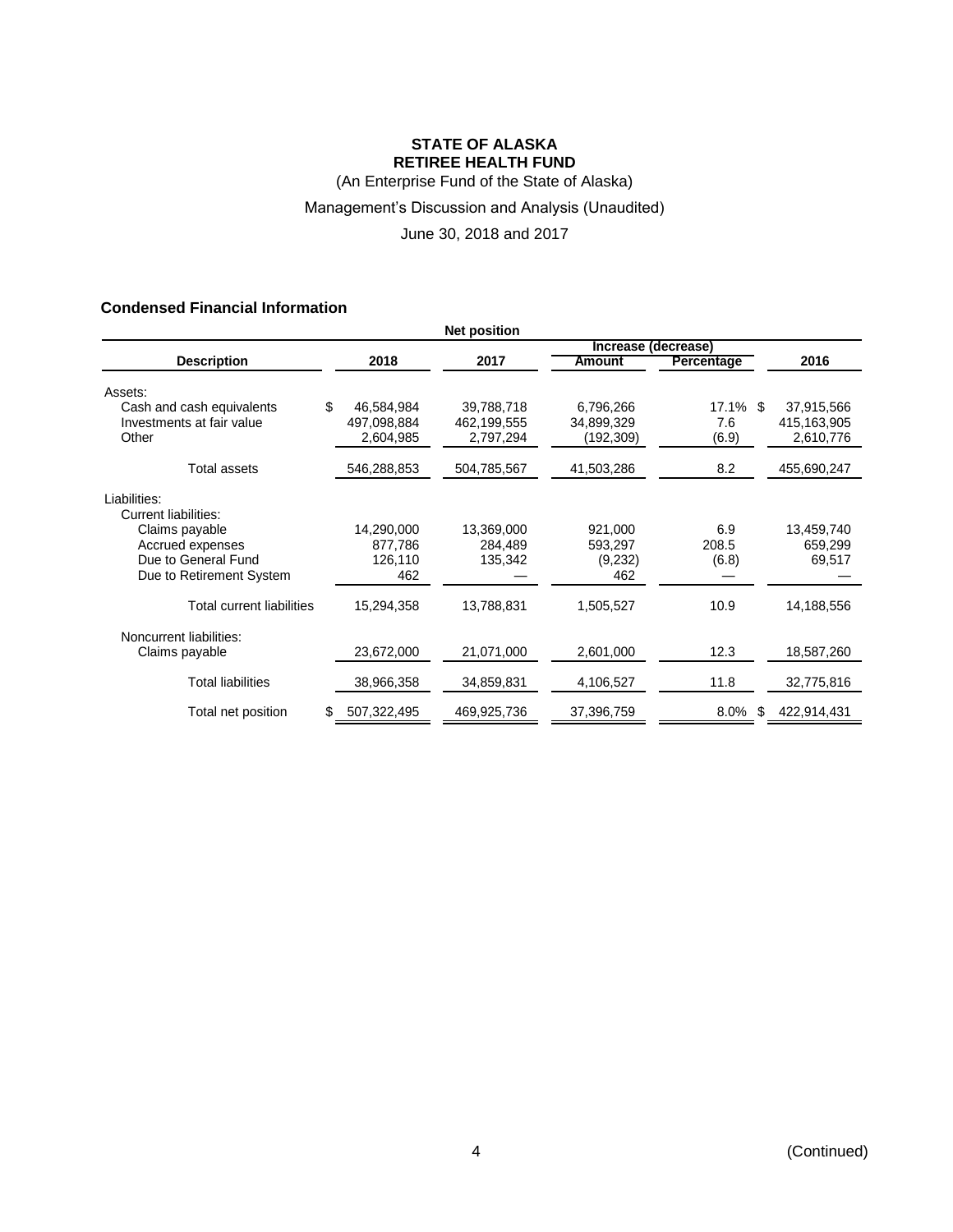(An Enterprise Fund of the State of Alaska)

#### Management's Discussion and Analysis (Unaudited)

June 30, 2018 and 2017

| Revenue expenses, and changes in net position                                                        |                               |                                   |                                       |                         |                                  |  |  |
|------------------------------------------------------------------------------------------------------|-------------------------------|-----------------------------------|---------------------------------------|-------------------------|----------------------------------|--|--|
|                                                                                                      |                               |                                   | Increase (decrease)                   |                         |                                  |  |  |
| <b>Description</b>                                                                                   | 2018                          | 2017                              | <b>Amount</b>                         | Percentage              | 2016                             |  |  |
| Net position, beginning of year<br>\$                                                                | 469,925,736                   | 422,914,431                       | 47,011,305                            | 11.1%<br>S              | 395,300,234                      |  |  |
| Operating revenue:<br>Healthcare insurance premiums<br>Medicare retiree drug subsidy<br>Other income | 78,410,108<br>8,894<br>52,255 | 74,487,285<br>74,849<br>1,560,921 | 3,922,823<br>(65, 955)<br>(1,508,666) | 5.3<br>(88.1)<br>(96.7) | 71,355,285<br>106,196<br>135,044 |  |  |
| Total operating revenue                                                                              | 78,471,257                    | 76,123,055                        | 2,348,202                             | 3.1                     | 71,596,525                       |  |  |
| Operating expenses:<br>Healthcare benefits<br>Administrative                                         | 59,602,991<br>3,084,293       | 55,534,359<br>2,800,593           | 4,068,632<br>283,700                  | 7.3<br>10.1             | 55,780,519<br>2,906,599          |  |  |
| Total operating expenses                                                                             | 62,687,284                    | 58,334,952                        | 4,352,332                             | 7.5                     | 58,687,118                       |  |  |
| Operating income                                                                                     | 15,783,973                    | 17,788,103                        | (2,004,130)                           | (11.3)                  | 12,909,407                       |  |  |
| Nonoperating revenue:<br>Net investment income                                                       | 21,612,786                    | 29,223,202                        | (7,610,416)                           | (26.0)                  | 14,704,790                       |  |  |
| Change in net position                                                                               | 37,396,759                    | 47,011,305                        | (9,614,546)                           | (20.5)                  | 27,614,197                       |  |  |
| Net position, end of year                                                                            | 507,322,495                   | 469,925,736                       | 37,396,759                            | 8.0%<br>\$              | 422,914,431                      |  |  |

#### **Financial Analysis of the Fund**

The statement of net position as of June 30, 2018 and 2017 shows a net position of \$507,322,495 and \$469,925,736, respectively. The entire amount is available to cover the Fund's obligations to pay postemployment healthcare benefits for its members and their beneficiaries.

These amounts also represent an increase in total net position of \$37,396,759 or 8.0% over fiscal year 2017 to 2018 and an increase of \$47,011,305 or 11.1% from fiscal year 2016 to 2017. These increases are attributed to the Long-Term Care (LTC) plan with an increase in premiums collected and an increase in interest and dividend income.

Premiums are collected monthly from retirees to cover retired members, dependents, and beneficiaries. Over the long term, healthcare premiums collected for the Dental, Vision, and Audio (DVA) and LTC funds are expected to cover all claims costs. It is anticipated that there will continue to be increases in future healthcare costs, and the funds must continue to accumulate assets to meet current and future claims costs.

The investment of fund assets is a long-term undertaking. On an annual basis, the Commissioner of Revenue reviews the asset allocation policies related to fund assets and adopts an asset allocation strategy to ensure the asset mix will remain at an optimal risk/return level given the Fund's constraints and objectives.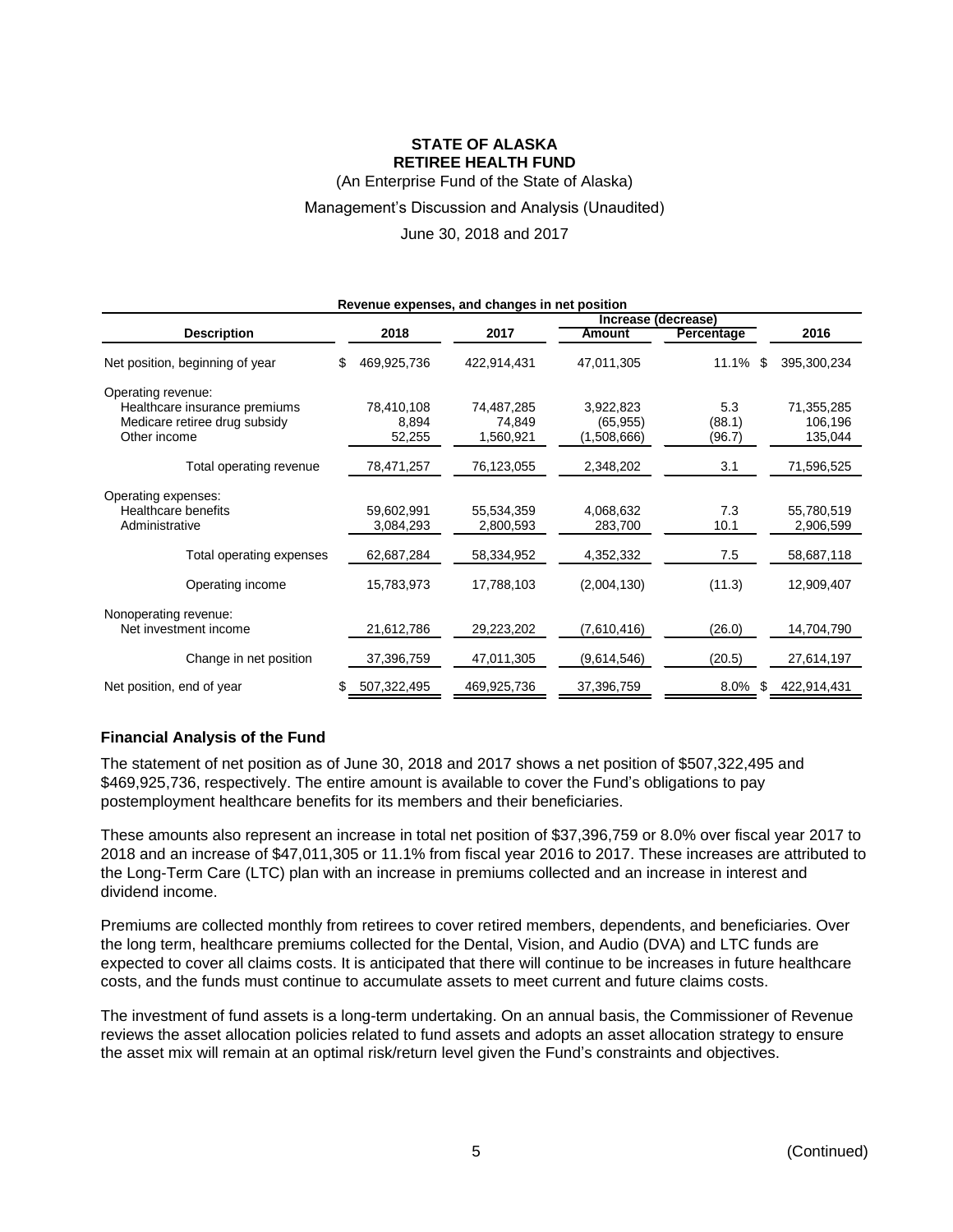(An Enterprise Fund of the State of Alaska)

#### Management's Discussion and Analysis (Unaudited)

June 30, 2018 and 2017

During fiscal years 2018 and 2017, the asset allocation for the major medical fund was 100% Short-term Fixed Income Fund and the asset allocation for the DVA fund was 100% General Fund and Other Nonsegregated Investments (GeFONSI). The asset allocation for the LTC fund was as follows:

|                                   | 2018<br><b>LTC</b> |         |  |  |
|-----------------------------------|--------------------|---------|--|--|
|                                   |                    |         |  |  |
|                                   | <b>Allocation</b>  | Range   |  |  |
| Broad market fixed income pool    | 53.00 %            | ± 5     |  |  |
| Domestic equity pool              | 24.00              | ± 5     |  |  |
| International equity pool         | 14.00              | ± 5     |  |  |
| Real estate investment trust pool | 4.00               | $-4/+5$ |  |  |
| High yield fixed income pool      | 5.00               | $-5/+5$ |  |  |
| Short-term fixed income pool      |                    | 2       |  |  |
| Total                             | 100.00 %           |         |  |  |

|                                   | 2017              |            |  |  |  |
|-----------------------------------|-------------------|------------|--|--|--|
|                                   |                   | <b>LTC</b> |  |  |  |
|                                   | <b>Allocation</b> | Range      |  |  |  |
| Broad market fixed income pool    | 61.00 %           | ±10        |  |  |  |
| Domestic equity pool              | 21.00             | ±10        |  |  |  |
| International equity pool         | 15.00             | ± 4        |  |  |  |
| Real estate investment trust pool | 3.00              | $-3/4$     |  |  |  |
| Short-term fixed income pool      |                   | 2          |  |  |  |
| Total                             | 100.00 %          |            |  |  |  |

#### **Insurance Premium Calculations**

The overall objective of the Fund is to have sufficient funds to meet claim costs. The insurance premiums are recommended each year by the Division of Retirement and Benefits' (the Division) benefit consultant with the governing body's concurrence and the administrator's approval. Insurance premiums are based on a benefit year. The benefit consultant reviews the historical claims experience and administrative costs and uses that data to estimate trends to develop recommended premiums for the next benefit year.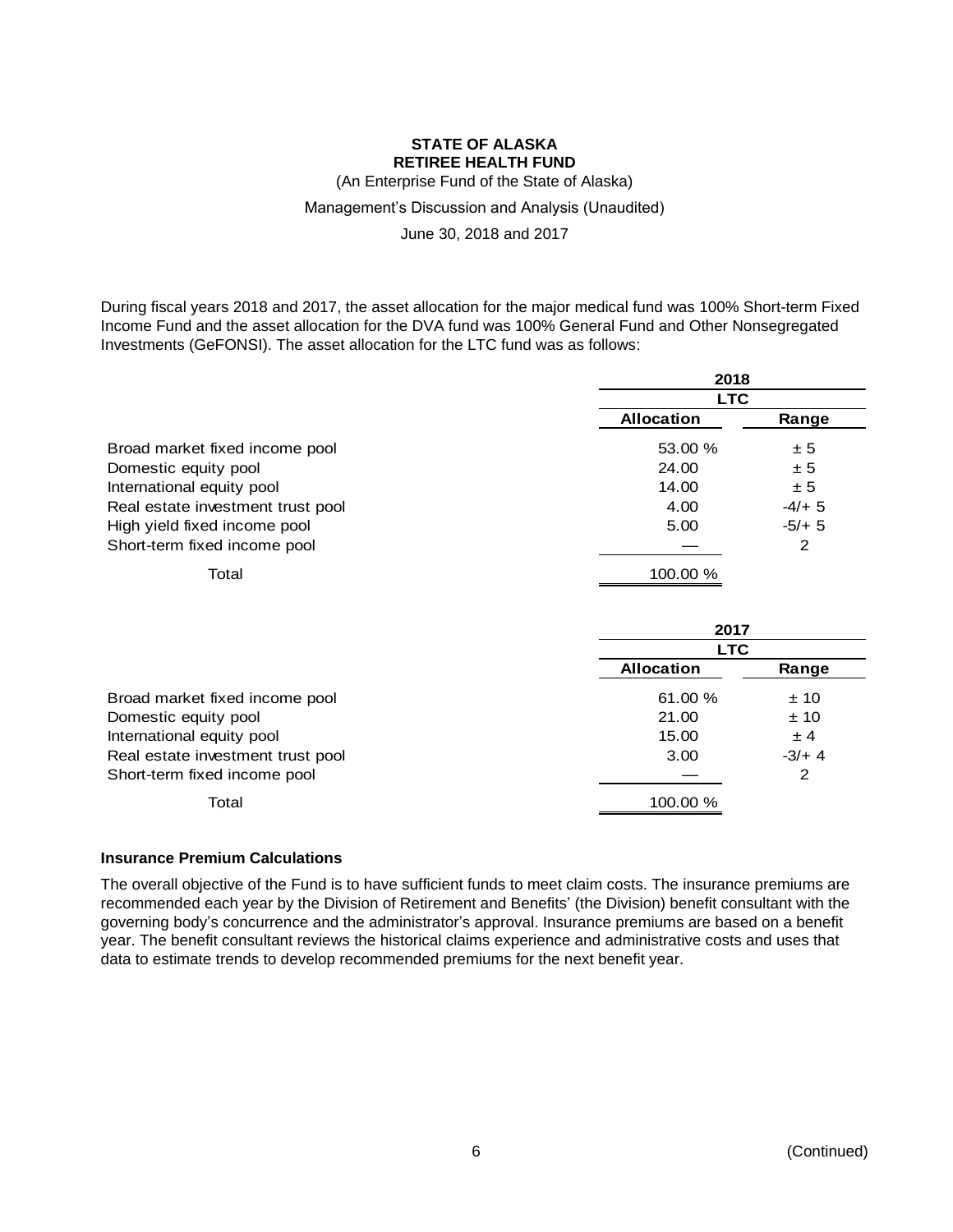(An Enterprise Fund of the State of Alaska)

#### Management's Discussion and Analysis (Unaudited)

June 30, 2018 and 2017

#### **Healthcare Insurance Premiums and Investment Income**

The revenue required to fund postemployment healthcare benefits is accumulated through a combination of employer health insurance premiums, member health insurance premiums, prescription drug rebates, and net investment income.

|                                  |    | Revenue     |             |                     |               |            |
|----------------------------------|----|-------------|-------------|---------------------|---------------|------------|
|                                  |    |             |             | Increase (decrease) |               |            |
|                                  |    | 2018        | 2017        | Amount              | Percentage    | 2016       |
| Employer paid health insurance   |    |             |             |                     |               |            |
| premiums                         | S  | 1.750.816   | 1,790,260   | (39, 444)           | $(2.2)\%$ \$  | 1,802,485  |
| Member health insurance premiums |    | 76.659,292  | 72,697,025  | 3,962,267           | 5.5           | 69,552,800 |
| Medicare retiree drug subsidy    |    | 8.894       | 74.849      | (65, 955)           | (88.1)        | 106.196    |
| Other                            |    | 52.255      | 1.560.921   | (1,508,666)         | (96.7)        | 135.044    |
| Net investment income            |    | 21,612,786  | 29.223.202  | (7,610,416)         | (26.0)        | 14,704,790 |
| Total                            | \$ | 100,084,043 | 105,346,257 | (5,262,214)         | $(5.0) \%$ \$ | 86,301,315 |

Employer paid medical premiums were \$1,223 per month per eligible retiree for calendar years 2018, 2017, and 2016.

Member health insurance premiums increased as a result of a higher member count within the DVA Plan as well as the LTC Plan.

Other income primarily comprises reimbursements for retiree prescription medication and prescription drug rebates paid through the third-party administrator (TPA). The Fund was approved for participation in the Medicare Part D retiree drug subsidy (RDS) program starting in calendar year 2006. One of the provisions of Medicare Part D provides sponsors of postemployment healthcare Funds the opportunity to receive an RDS payment if the sponsor's Fund provides a prescription drug benefit that is actuarially equivalent to the Medicare Part D benefit. The RDS is equal to 28% of the amount of eligible prescription drug benefit costs of retirees who are eligible for, but not enrolled in, Medicare Part D, by virtue of continuing to be covered by the sponsor's Fund.

The Fund's net investment income in fiscal year 2018 decreased by \$7,610,416, or 26%, from amounts recorded in fiscal year 2017, which had increased by \$14,518,412 or 98.7% from amounts recorded in fiscal year 2016. During fiscal year 2018 and 2017, the Fund experienced positive returns on investments, primarily in the LTC Plan.

The major medical plan investments generated 1.53% rate of return for fiscal year 2018, and 0.88% for fiscal year 2017. The major medical plan annualized rate of return was 0.99% over the last three years and 0.71% over the last five years. The DVA plan is invested in the GeFONSI. The GeFONSI is an investment pool managed by the State of Alaska, Treasury Division in the Department of Revenue. The GeFONSI investments generated 1.02% rate of return for fiscal year 2018, and 0.56% for fiscal year 2017. The GeFONSI annualized rate of return was 0.80% over the last three years and 0.68% over the last five years. The LTC plan investments generated 4.53% rate of return for fiscal year 2018, and 6.79% for fiscal year 2017. The LTC plan annualized rate of return was 4.97% over the last three years and 5.81% over the last five years.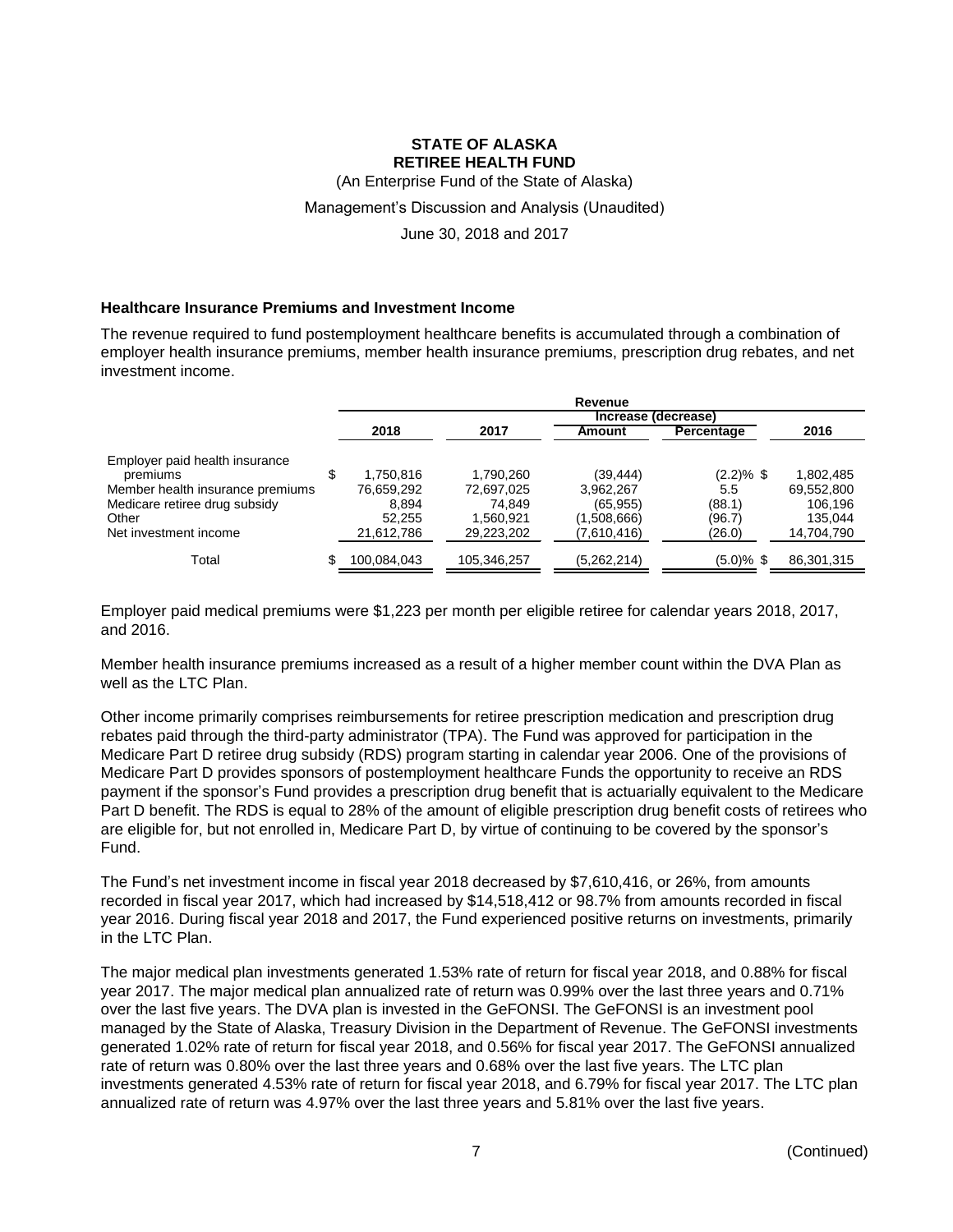(An Enterprise Fund of the State of Alaska)

#### Management's Discussion and Analysis (Unaudited)

June 30, 2018 and 2017

#### **Benefits and Expenses**

The primary expense of the Fund is the payment of postemployment healthcare benefits. These benefit costs and the costs of administering the Fund comprise the costs of operation.

|                                       |                         |                         | <b>Expenses</b>      |              |                         |
|---------------------------------------|-------------------------|-------------------------|----------------------|--------------|-------------------------|
|                                       |                         |                         | <b>Increase</b>      |              |                         |
|                                       | 2018                    | 2017                    | Amount               | Percentage   | 2016                    |
| Healthcare benefits<br>Administrative | 59,602,991<br>3,084,293 | 55,534,359<br>2,800,593 | 4,068,632<br>283,700 | 7.3%<br>10.1 | 55,780,519<br>2,906,599 |
| Total                                 | 62,687,284              | 58,334,952              | 4,352,332            | 7.5%         | 58,687,118              |

Healthcare benefit expense increased by \$4,068,632, or 7.3%, from fiscal year 2017, and decreased by \$246,160 or 0.4% from fiscal year 2016. The fiscal year 2018 increase in benefit expenses was caused by an increase in DVA benefit cost which is impacted by an increase in retirees and an increase in cost per retiree. Additionally, the LTC fund benefits cost increased due to an increase in the number of retirees with open claims. The fiscal year 2017 decrease in benefit expenses was caused by contracts with two new TPAs in January 2014 and a new LTC TPA in May 2016. The TPAs use networks to help reduce healthcare benefit costs. Currently, the Fund is benefiting through the use of networks provided by the TPAs in its continued efforts at cost containment.

Administrative expenses increased by \$283,700, or 10.1%, from fiscal year 2017, which had decreased by \$106,006 or 3.6% from fiscal year 2016. The increase in administrative expenses in 2018 is due to an increase in legal fees, TPA fees and actuarial fees. The primary reason for the decrease from 2016 to 2017 was that in May 2016, the LTC plan incurred a onetime transition cost when the Plan contracted with a new TPA. The Plan's benefit consultants and Division continue to identify and develop premiums necessary to cover claims costs.

### **Funding**

Postemployment healthcare benefits are funded by health insurance premiums received from participants in the retirement system as well as from income earned on fund investments. Healthcare insurance premiums are recommended each year by the Division's consultant with the governing body's concurrence and the Administrator's approval.

### **Economic Conditions, Market Environment, and Results**

The overall objective of the Fund is to have sufficient funds to meet current and future claim costs. The premiums for the major medical and DVA plans are calculated each year based on the anticipated claims and administrative costs for the following year. The benefit consultant reviews the historical claims experience and administrative costs and uses that data to estimate trends to develop premiums. The amount of reserves is considered when setting the premiums. The premiums for the LTC plan have been developed to provide future benefits for the retirees, much like an annuity. The LTC plan will accumulate large reserves to pay future benefits.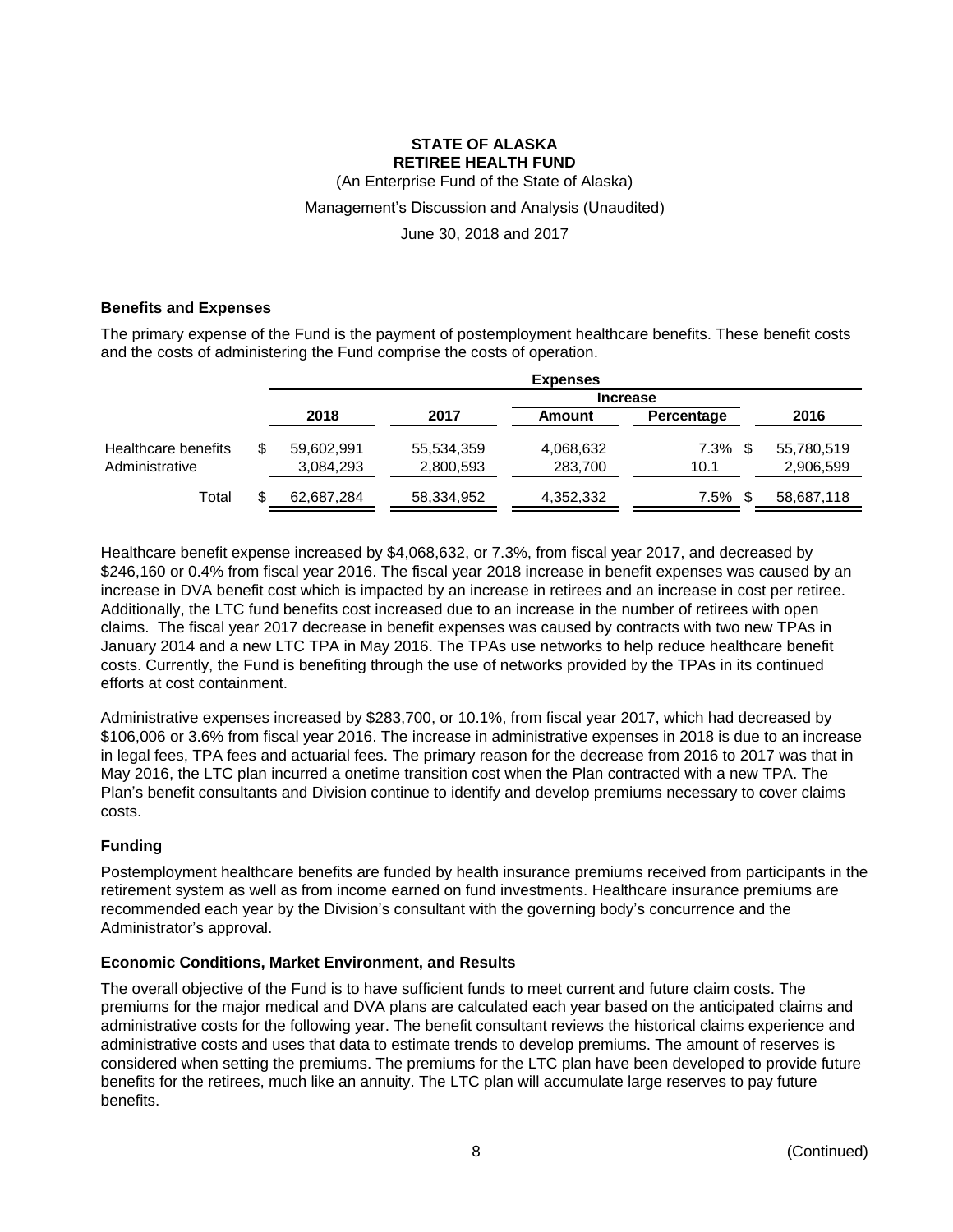(An Enterprise Fund of the State of Alaska)

Management's Discussion and Analysis (Unaudited)

June 30, 2018 and 2017

#### **Requests for Information**

This financial report is designed to provide a general overview of the Fund's financial condition for all those with interest in the Fund's finances. Questions concerning any of the information provided in this report or requests for additional financial information should be addressed to:

State of Alaska Retiree Health Fund Division of Retirement and Benefits, Finance Section P.O. Box 110203 Juneau, Alaska 99811-0203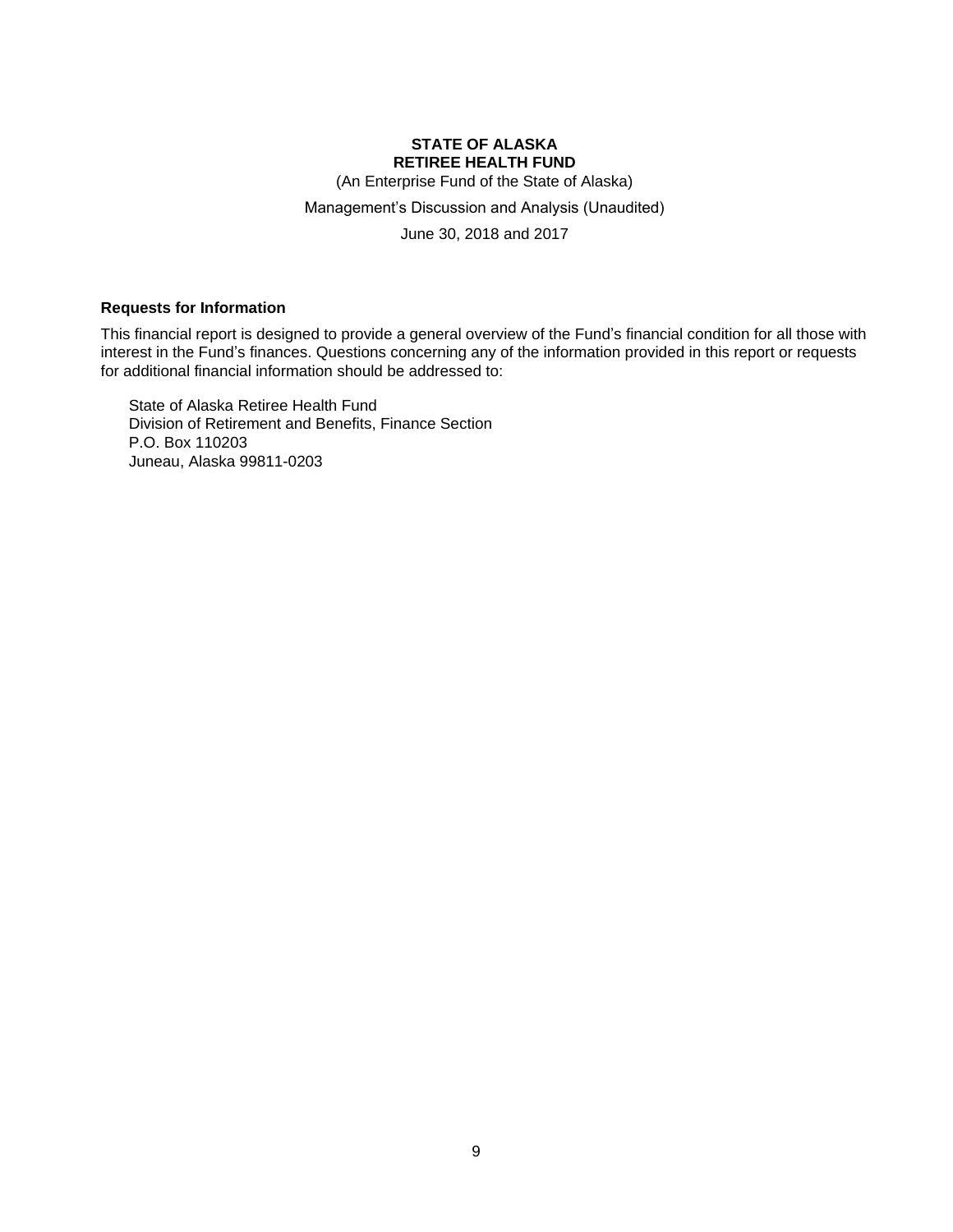#### **STATE OF ALASKA RETIREE HEALTH FUND** (An Enterprise Fund of the State of Alaska)

#### Statements of Net Position

#### June 30, 2018 and 2017

|                                                | 2018        | 2017        |
|------------------------------------------------|-------------|-------------|
| Assets:                                        |             |             |
| Current assets:                                |             |             |
| Cash and cash equivalents (note 3):            |             |             |
| Investment in State of Alaska General Fund     |             |             |
| \$<br>and other nonsegregated investments pool | 20,238,757  | 20,040,542  |
| Short-term fixed income pool                   | 26,346,227  | 19,748,176  |
| Total cash and cash equivalents                | 46,584,984  | 39,788,718  |
| Investments (note 3):                          |             |             |
| Broad market fixed income pool                 | 263,509,341 | 281,569,551 |
| High yield fixed income pool                   | 20,797,714  |             |
| Domestic equity pool                           | 123,380,661 | 93,619,062  |
| International equity pool                      | 67,784,040  | 74,245,287  |
| Real estate investment trust pool              | 21,627,128  | 12,765,655  |
| <b>Total investments</b>                       | 497,098,884 | 462,199,555 |
| Receivables:                                   |             |             |
| Accounts receivable                            | 213         | 9,908       |
| Interest and dividends receivable              | 44,314      | 19,682      |
| Due from State of Alaska General Fund          | 225,440     | 347,209     |
| Total receivables                              | 269,967     | 376,799     |
| Total current assets                           | 543,953,835 | 502,365,072 |
| Noncurrent assets:                             |             |             |
| Other assets                                   | 2,335,018   | 2,420,495   |
| Total assets                                   | 546,288,853 | 504,785,567 |
| Liabilities:                                   |             |             |
| <b>Current liabilities:</b>                    |             |             |
| Claims payable (note 4)                        | 14,290,000  | 13,369,000  |
| Accrued expenses                               | 877,786     | 284,489     |
| Due to State of Alaska General Fund            | 126,110     | 135,342     |
| Due to Retirement System - PERS                | 462         |             |
| <b>Total current liabilities</b>               | 15,294,358  | 13,788,831  |
| Noncurrent liabilities:                        |             |             |
| Claims payable (note 4)                        | 23,672,000  | 21,071,000  |
| <b>Total noncurrent liabilities</b>            | 23,672,000  | 21,071,000  |
| <b>Total liabilities</b>                       | 38,966,358  | 34,859,831  |
| \$<br>Net position – unrestricted              | 507,322,495 | 469,925,736 |

See accompanying notes to financial statements.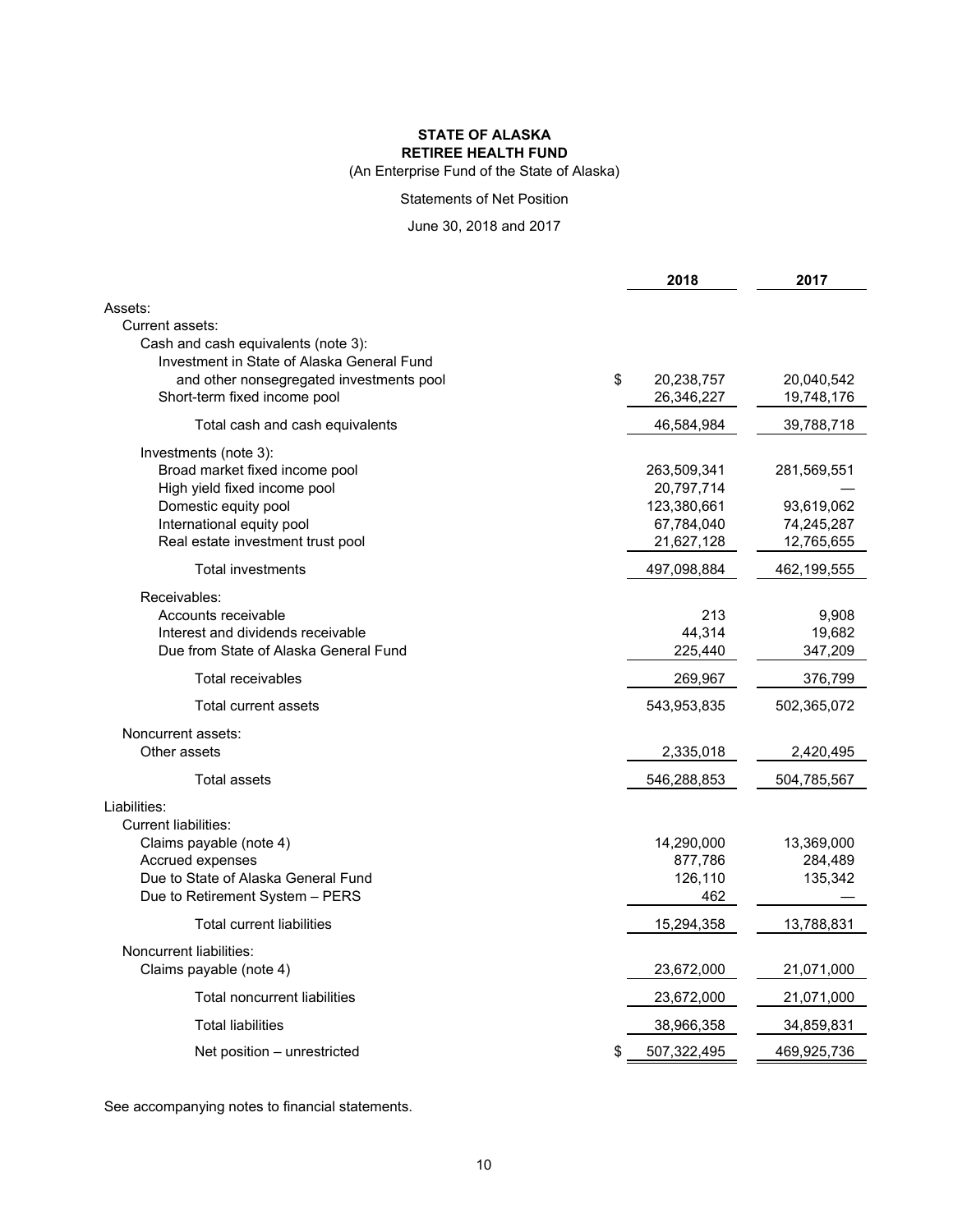(An Enterprise Fund of the State of Alaska)

### Statements of Revenue, Expenses, and Changes in Net Position

## Years ended June 30, 2018 and 2017

|                                        | 2018              | 2017        |
|----------------------------------------|-------------------|-------------|
| Operating revenue:                     |                   |             |
| Employer health insurance premiums     | \$<br>1,750,816   | 1,790,260   |
| Member health insurance premiums       | 76,659,292        | 72,697,025  |
| Medicare retiree drug subsidy (note 5) | 8,894             | 74,849      |
| Other income                           | 52,255            | 1,560,921   |
| Total operating revenue                | 78,471,257        | 76,123,055  |
| Operating expenses:                    |                   |             |
| Healthcare benefits (note 4)           | 59,602,991        | 55,534,359  |
| Administrative                         | 3,084,293         | 2,800,593   |
| Total operating expenses               | 62,687,284        | 58,334,952  |
| Operating income                       | 15,783,973        | 17,788,103  |
| Nonoperating revenue:                  |                   |             |
| Investment income:                     |                   |             |
| Net appreciation in fair value         | 11,764,890        | 21,223,064  |
| Interest                               | 8,802,054         | 7,514,903   |
| <b>Dividends</b>                       | 1,139,636         | 569,755     |
| Total investment income                | 21,706,580        | 29,307,722  |
| Less investment expense                | 93,794            | 84,520      |
| Net investment income                  | 21,612,786        | 29,223,202  |
| Change in unrestricted net position    | 37,396,759        | 47,011,305  |
| Net position, beginning of year        | 469,925,736       | 422,914,431 |
| Net position, end of year              | \$<br>507,322,495 | 469,925,736 |

See accompanying notes to financial statements.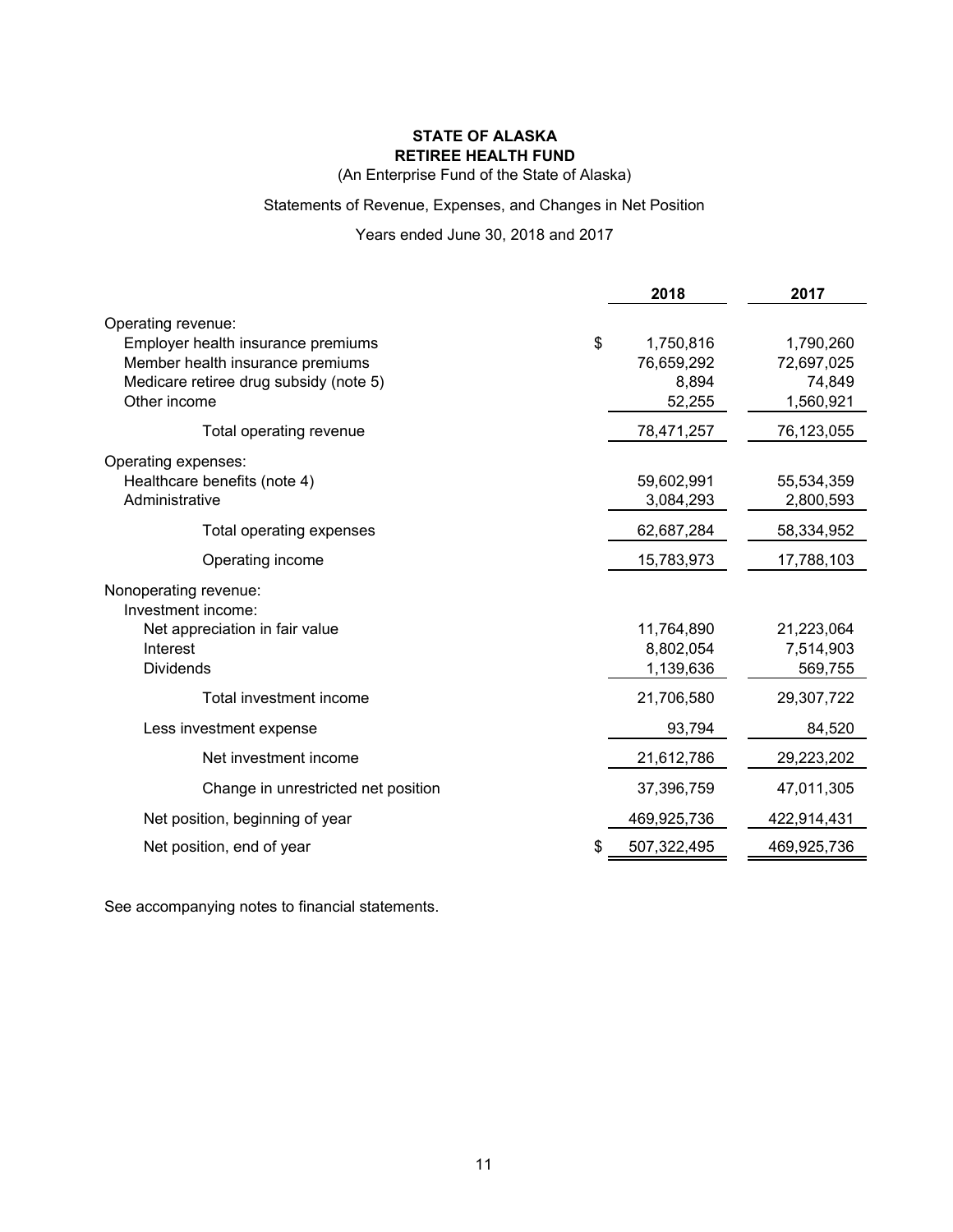(An Enterprise Fund of the State of Alaska)

#### Statements of Cash Flows

Years ended June 30, 2018 and 2017

|                                                                         | 2018             | 2017            |
|-------------------------------------------------------------------------|------------------|-----------------|
| Cash flows from operating activities:                                   |                  |                 |
| Cash received for premiums from the State of Alaska                     | \$<br>1,873,047  | 1,560,189       |
| Cash received for premiums from others                                  | 76,754,464       | 72,601,640      |
| Cash received from third-party administrator                            | 61,150           | 1,635,770       |
| Cash payments for benefits to third-party administrator                 | (56,066,377)     | (52,998,438)    |
| Cash payments to employees                                              | (7,260)          | (8,799)         |
| Cash payments to suppliers                                              | (2,507,583)      | (3, 104, 081)   |
| Net cash provided by operating activities                               | 20,107,441       | 19,686,281      |
| Cash flows from investing activities:                                   |                  |                 |
| Purchase of investments                                                 | (149, 337, 010)  | (205, 405, 670) |
| Proceeds from sale and maturities of investments                        | 119,927,752      | 159,104,083     |
| Investment income received                                              | 16,098,083       | 28,488,458      |
| Net cash used in investing activities                                   | (13,311,175)     | (17, 813, 129)  |
| Net increase in cash and cash equivalents                               | 6,796,266        | 1,873,152       |
| Cash and cash equivalents, beginning of year                            | 39,788,718       | 37,915,566      |
| Cash and cash equivalents, end of year                                  | \$<br>46,584,984 | 39,788,718      |
| Reconciliation of operating income to net cash provided by              |                  |                 |
| operating activities:                                                   |                  |                 |
| Operating income                                                        | \$<br>15,783,973 | 17,788,103      |
| Adjustments to reconcile operating income to                            |                  |                 |
| net cash provided by operating activities:                              |                  |                 |
| Decrease (increase) in assets:<br>Due from State of Alaska General Fund | 121,769          | (230, 071)      |
| Accounts receivable                                                     | 95,172           | (95, 385)       |
| Other assets                                                            |                  | 139,789         |
| Increase (decrease) in liabilities:                                     |                  |                 |
| Claims payable                                                          | 3,522,000        | 2,393,000       |
| Due to State of Alaska General Fund                                     | (9, 232)         | 65,825          |
| Due to Retirement System - PERS                                         | 462              |                 |
| Accrued expenses                                                        | 593,297          | (374, 980)      |
| Net cash provided by operating activities                               | \$<br>20,107,441 | 19,686,281      |

See accompanying notes to financial statements.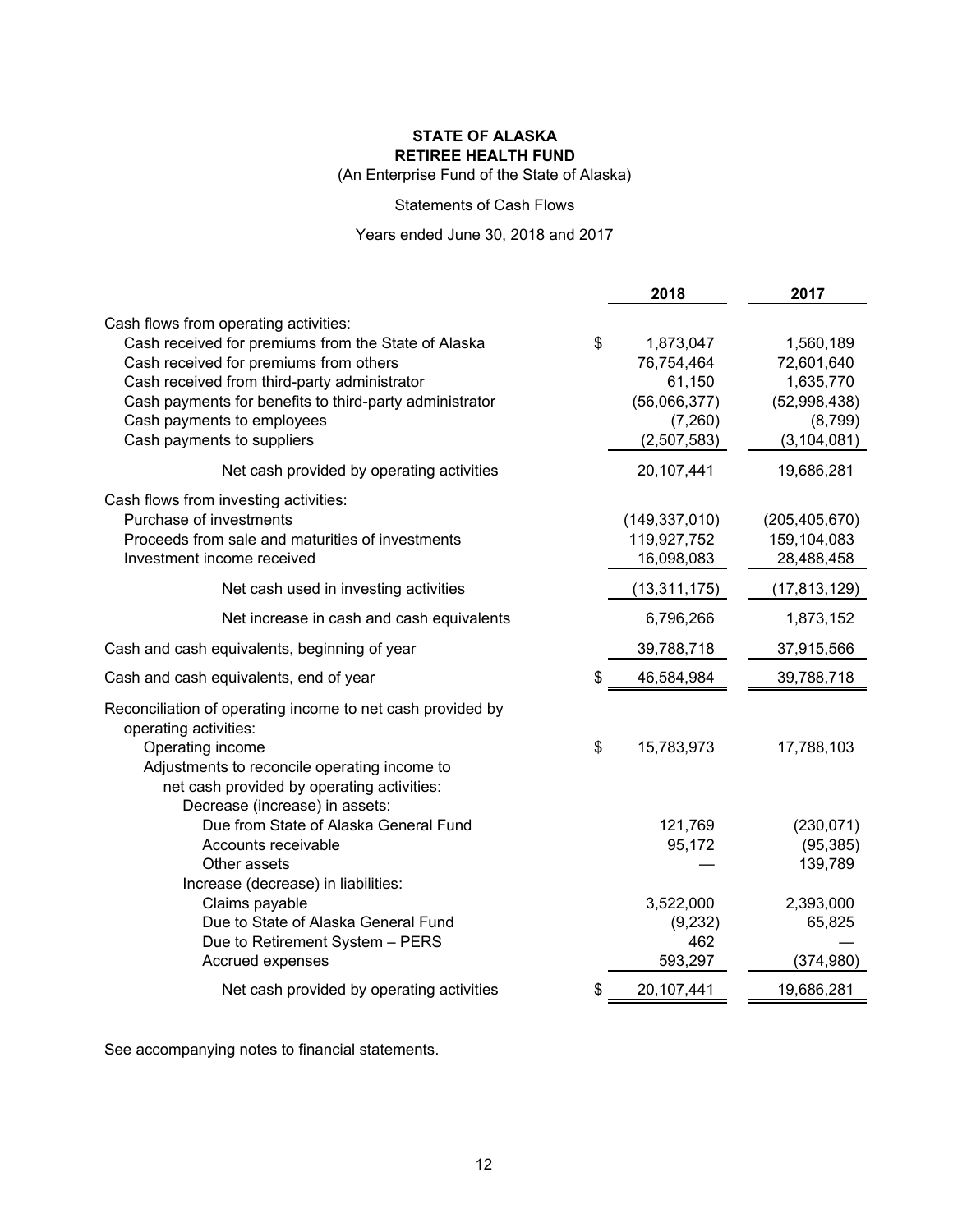(An Enterprise Fund of the State of Alaska)

Notes to Financial Statements

June 30, 2018 and 2017

#### **(1) Description**

The following brief description of the State of Alaska Retiree Health Fund (the Fund), an enterprise fund of the State of Alaska (the State), is provided for general information purposes only. Participants should refer to the Retiree Group Insurance Information Booklet for more complete information.

#### *(a) General*

The Fund was established to provide low-cost health insurance options to retirees of the Public Employees' Retirement System (PERS), Teachers' Retirement System (TRS), Judicial Retirement System, and Elected Public Officers Retirement System (EPORS) (collectively referred to as the Retirement Systems) beginning July 1, 1997. The Fund is an enterprise fund of the State financial reporting entity and is included as such in the State's Comprehensive Annual Financial Report (CAFR).

#### *(b) Premiums and Participants*

The Fund's health plan options are funded by monthly premiums paid by members and eligible recipients. A member may extend coverage to dependents for an additional monthly premium based on the coverage requested.

#### *(c) Benefits*

The Fund offers major medical; voluntary dental, vision, and audio (DVA); and voluntary long-term care (LTC) insurance options to eligible recipients of the Retirement Systems and their dependents.

#### *(d) Medical*

The Fund provides medical benefits to qualified benefit recipients of the Retirement Systems. The State pays the medical premiums for benefit recipients of the EPORS, for benefit recipients of the Marine Engineers Beneficial Association who retired from the State after July 1, 1986, and for benefit recipients of the NorthWest Marine Trust who retired from the State before July 1, 1984.

The following benefit recipients must elect coverage and pay a premium:

- Benefit recipients of the PERS first hired under the PERS on or after July 1, 1986, who are under age 60, are not receiving a disability benefit, and had less than 25 years of peace officer/firefighter service or less than 30 years of other service
- Benefit recipients of the TRS first hired under the TRS on or after July 1, 1990, who are under age 60, are not receiving a disability benefit, and had less than 25 years of service
- Benefit recipients of the PERS first hired under the PERS on or after July 1, 1996, who are age 60 or older, and do not have at least 10 years of credited service
- Alternate payees under a Qualified Domestic Relations Order (QDRO).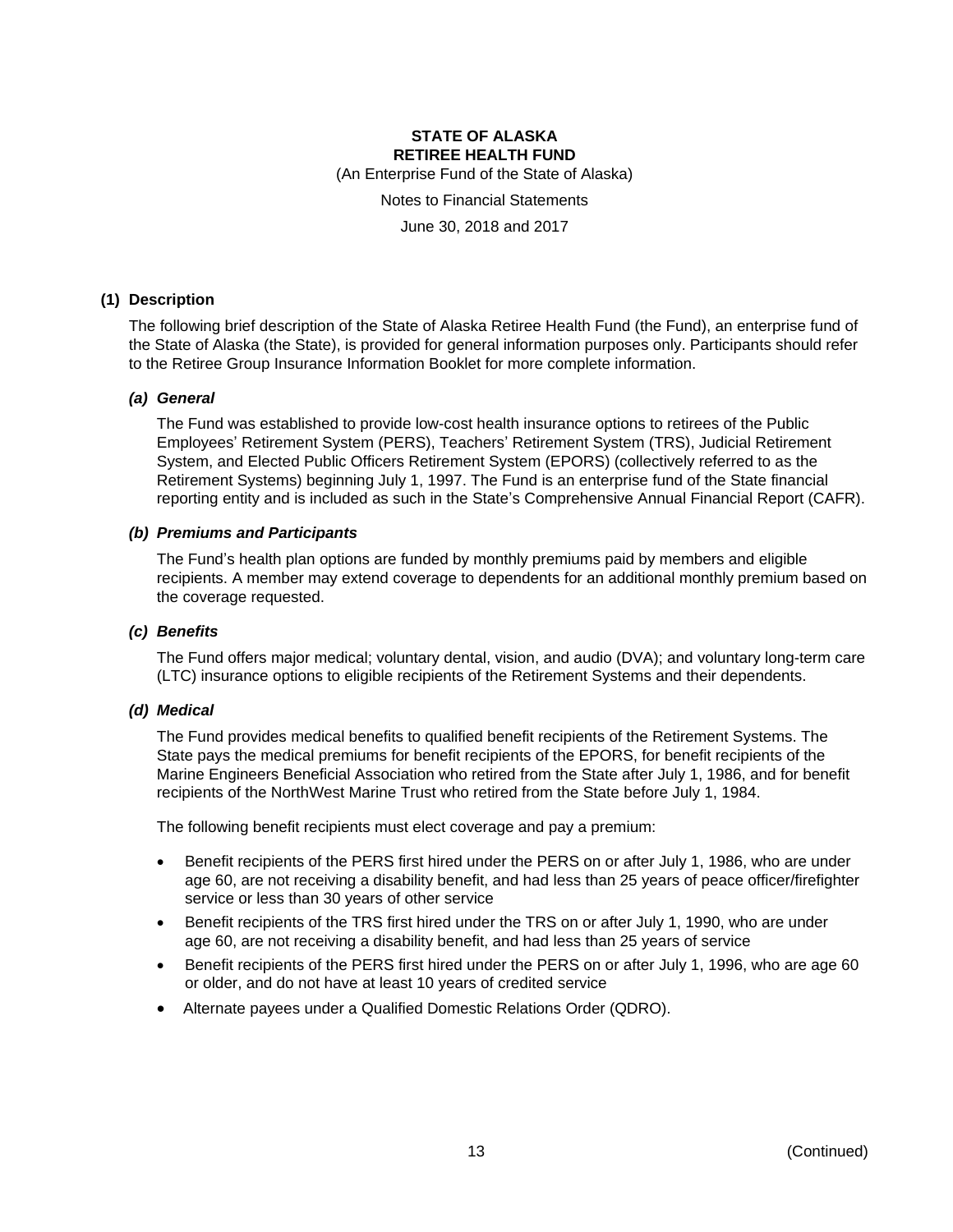(An Enterprise Fund of the State of Alaska)

Notes to Financial Statements

June 30, 2018 and 2017

#### *(e) Voluntary DVA and LTC*

Individuals receiving benefits from one of the Retirement Systems, excluding alternate payees under a QDRO, may elect insurance coverage for themselves and their eligible dependents. If coverage is elected, the premiums are paid by deductions from retirement checks.

#### **(2) Summary of Significant Accounting Policies**

#### *(a) Basis of Accounting*

The Fund's financial statements are prepared using the economic resources measurement focus and the accrual basis of accounting. Insurance premiums are recognized in the period in which they are due. Benefits are recognized when due and payable.

#### *(b) Financial Statement Presentation*

The Fund distinguishes operating revenue and expenses from nonoperating revenue and expenses. Operating revenue and expenses generally result from providing services in connection with the Fund's principal ongoing operations. The principal operating revenue of the Fund is employer and member health insurance premiums. Operating expenses for the Fund include postemployment healthcare benefits and administrative expenses. All revenue and expenses not meeting this definition are reported as nonoperating revenue and expenses.

#### *(c) Use of Estimates*

The preparation of financial statements in conformity with U.S. generally accepted accounting principles requires management to make estimates and assumptions that affect the reported amounts of assets and liabilities and disclosure of contingent assets and liabilities at the date of the financial statements and the reported amounts of additions and deductions during the reporting period. Actual results could differ from those estimates.

#### *(d) Investments*

The Department of Revenue, Treasury Division (Treasury) has created a pooled environment by which it manages the investments. The Commissioner of Revenue (the Commissioner) has fiduciary responsibility. Actual investing is performed by investment officers in Treasury or by contracted external investment managers. The funds invest in the State's internally managed General Fund and Other Nonsegregated Investments Pool (GeFONSI), Short-term Fixed Income Pool, Broad Market Fixed Income Pool, High Yield Fixed Income Pool, Domestic Equity Pool, International Equity Pool, and Real Estate Investment Trust Pool. The GeFONSI consists of investments in the State's internally managed Short-term Fixed Income Pool, Short-term Liquidity Fixed Income Pool, and Intermediate-term Fixed Income Pool. The complete financial activity of the funds is shown in the State's CAFR available from the Department of Administration, Division of Finance.

GeFONSI investment income is distributed to pool participants if prescribed by statute or if appropriated by state legislature.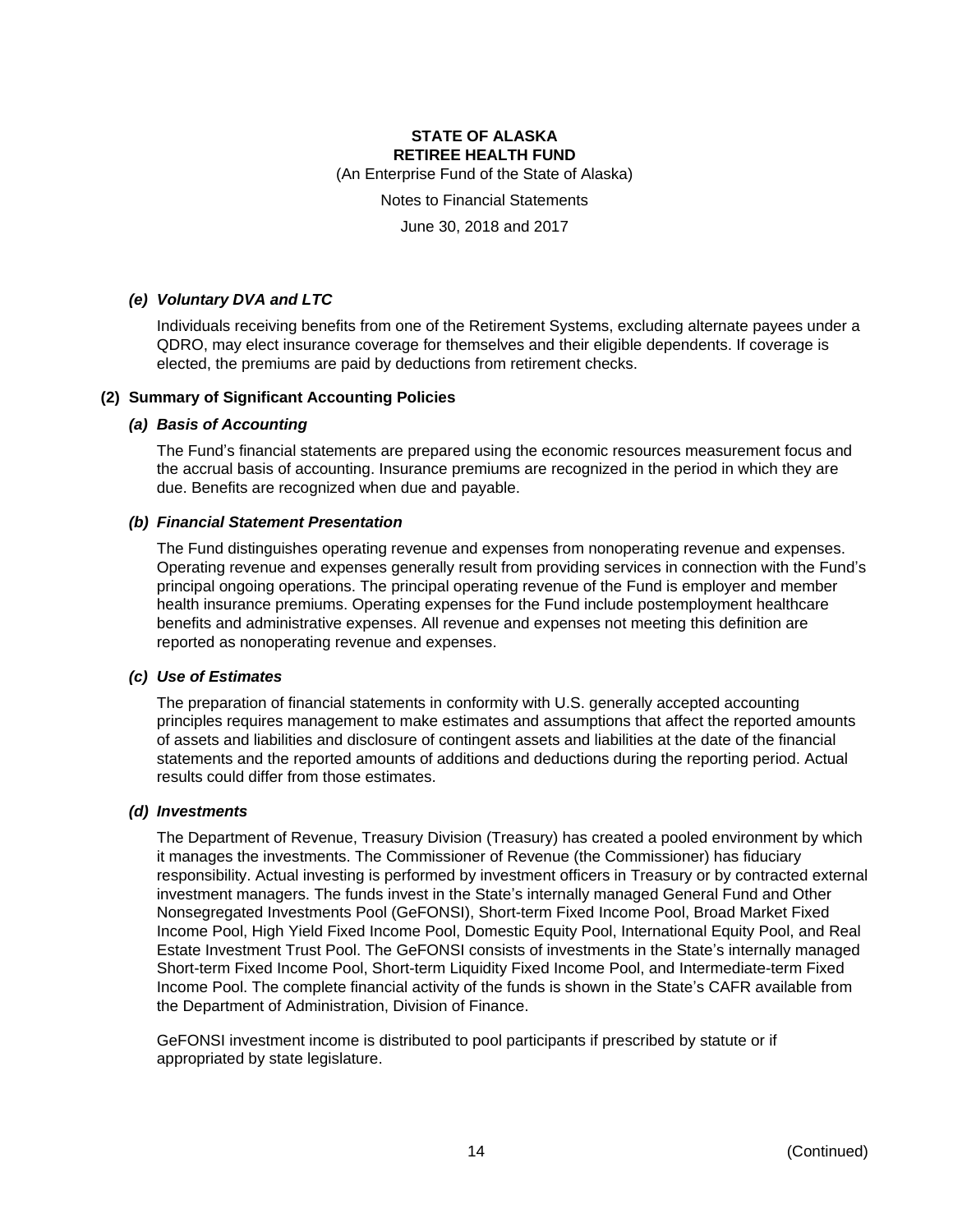(An Enterprise Fund of the State of Alaska)

Notes to Financial Statements

June 30, 2018 and 2017

#### *(e) Valuation and Income Allocation*

Assets in the pools are reported at fair value. Investment purchases and sales are recorded on a trade-date basis. Securities are valued each business day using prices obtained from a pricing service.

The accrual basis of accounting is used for investment income. GeFONSI investment income is distributed to pool participants monthly if prescribed by statute or if appropriated by state legislature. Income in the Short-term Fixed Income Pool, Broad Market Fixed Income Pool, High Yield Fixed Income Pool, Domestic Equity Pool, International Equity Pool, and Real Estate Investment Trust Pool is allocated to the pool participants daily on a pro rata basis.

#### *(f) Statement of Cash Flows*

For purposes of reporting cash flows, cash and cash equivalents include the Fund's investment in the GeFONSI and the short-term fixed income pool. This investment pool has the general characteristics of a demand deposit account.

#### *(g) Administration*

The Fund is administered by the State's Division of Retirement and Benefits (the Division). The Division utilizes the services of claims administrators, Aetna, Moda Health, Pay Flex, and Capgemini US to process all medical, prescription drug, DVA, and LTC claims and pays monthly administrative fees to these claims administrators. Other administrative expenses are related to employees of the Division and related office expenses.

#### *(h) Funding*

The Fund is self-insured for all benefits. The Fund's funding policy provides for the collection of insurance premiums from the Retirement Systems administered by the Division as well as from benefit recipients, as applicable. Premium amounts are actuarially determined on an annual basis and adjusted as necessary. The Retirement Systems retain the risk of loss of allowable claims.

#### *(i) Due from (to) State of Alaska General Fund*

Amounts due from (to) the State of Alaska General Fund represent the amounts paid by the Fund on behalf of others and amounts paid by others on behalf of the Fund.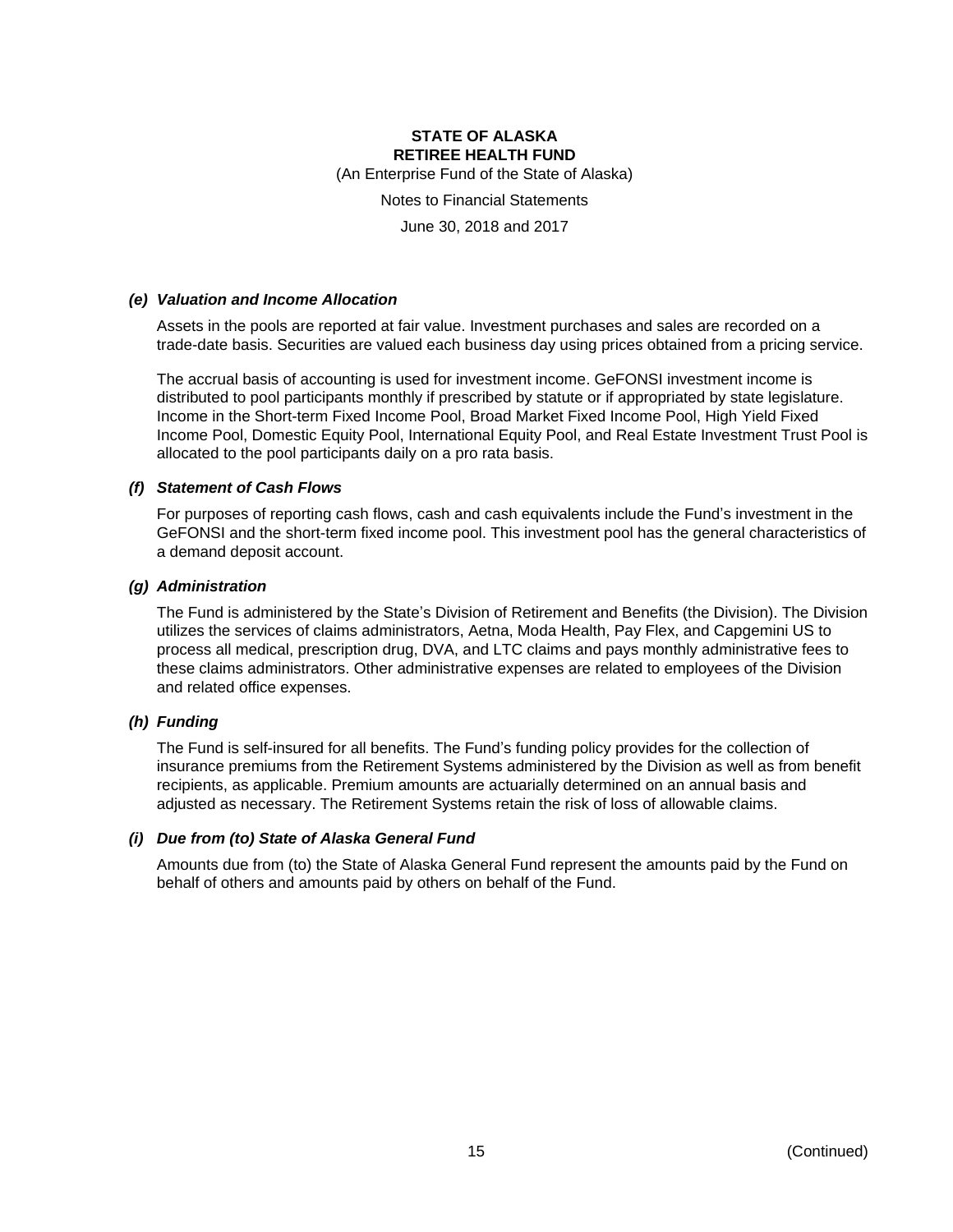(An Enterprise Fund of the State of Alaska)

Notes to Financial Statements

June 30, 2018 and 2017

#### **(3) Investments**

At June 30, 2018, the Fund's share of pool investments was as follows:

| <b>Investment pool</b>            |    | <b>Major medical</b> |             |
|-----------------------------------|----|----------------------|-------------|
| Cash and cash equivalents:        |    |                      |             |
| Short-term fixed income pool      | \$ | 17,420,086           | 8,926,141   |
| Domestic fixed income:            |    |                      |             |
| Broad market fixed income pool    |    |                      | 263,509,341 |
| High yield fixed income pool      |    |                      | 20,797,714  |
| Equity:                           |    |                      |             |
| Domestic equity pool              |    |                      | 123,380,661 |
| International equity pool         |    |                      | 67,784,040  |
| Real estate investment trust pool |    |                      | 21,627,128  |
| Total                             | S  | 17,420,086           | 506,025,025 |
|                                   |    |                      |             |
|                                   |    | <b>DVA</b>           |             |
| <b>GeFONSI</b> balance            | \$ | 20,238,757           |             |

At June 30, 2017, the Fund's share of pool investments was as follows:

| Investment pool                   | <b>Major medical</b> | <b>LTC</b>  |
|-----------------------------------|----------------------|-------------|
| Cash and cash equivalents:        |                      |             |
| Short-term fixed income pool      | \$<br>16,168,266     | 3,579,910   |
| Domestic fixed income:            |                      |             |
| Broad market fixed income pool    |                      | 281,569,551 |
| Equity:                           |                      |             |
| Domestic equity pool              |                      | 93,619,062  |
| International equity pool         |                      | 74,245,287  |
| Real estate investment trust pool |                      | 12,765,655  |
| Total                             | \$<br>16,168,266     | 465,779,465 |
|                                   |                      |             |
|                                   | <b>DVA</b>           |             |
| <b>GeFONSI</b> balance            | \$<br>20,040,542     |             |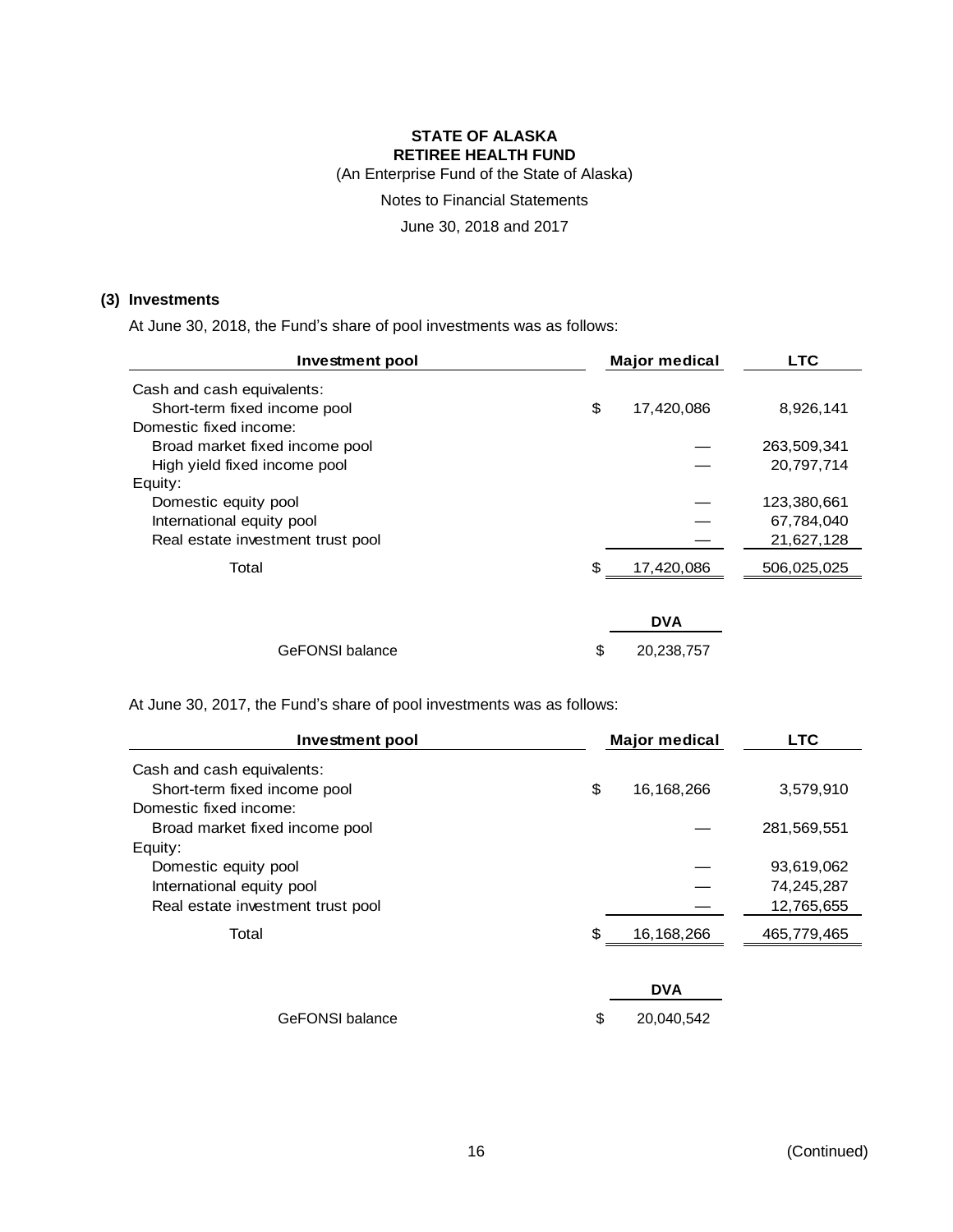(An Enterprise Fund of the State of Alaska)

Notes to Financial Statements

June 30, 2018 and 2017

For additional information on interest rate risk, credit risk, foreign exchange, derivatives, fair value, and counterparty credit risk, see the separately issued report on the Invested Assets of the Commissioner of Revenue at http://treasury.dor.alaska.gov/Investments/Annual-Investment-Reports.aspx.

#### **(4) Claims Payable**

The liability for claims represents the estimated amounts necessary to settle all outstanding claims including claims incurred but not reported (IBNR) and the present value of amounts not yet due (PVANYD) for LTC as of the balance sheet date. The Fund's reserve estimates for IBNR are based primarily on historical development patterns adjusted for current trends that would modify past experience. The Fund's reserve estimates for PVANYD is based on an actuarial valuation which considers expected future benefits, expense and premium revenue discounted to the current valuation date. Claims are reevaluated periodically to consider the effects of inflation, claims settlement trends, and other economic factors. The process of establishing loss reserves is subject to uncertainties that are normal, recurring, and inherent in the healthcare business.

Changes in the balances of claims liabilities are as follows:

|                                      |    | 2018         | 2017         |
|--------------------------------------|----|--------------|--------------|
| Total, beginning of year             | \$ | 34,575,342   | 32,116,517   |
| Benefit deductions                   |    | 59,602,991   | 55,534,359   |
| Benefits paid                        |    | (56,090,223) | (53,075,534) |
| Total, end of year                   | S  | 38,088,110   | 34,575,342   |
| End of year:<br>Current liabilities: |    |              |              |
|                                      |    |              |              |
| Due to State of Alaska General Fund  | \$ | 126,110      | 135,342      |
| Incurred but not reported            |    | 14,290,000   | 13,369,000   |
|                                      |    | 14,416,110   | 13,504,342   |
| Noncurrent liabilities:              |    |              |              |
| Incurred but not reported            |    | 23,672,000   | 21,071,000   |
| Total, end of year                   |    | 38,088,110   | 34,575,342   |
|                                      |    |              |              |

#### **(5) Medicare Part D Retiree Drug Subsidy**

A provision of Medicare Part D provides sponsors of postemployment healthcare funds the opportunity to receive a retiree drug subsidy (RDS) payment if the sponsor's Fund provides a prescription drug benefit that is actuarially equivalent to the Medicare Part D benefit. The RDS is equal to 28% of the amount of eligible prescription drug benefit costs of retirees who are eligible for, but not enrolled in, Medicare Part D, by virtue of continuing to be covered by the sponsor's Fund. The Fund was approved for participation in the Medicare Part D program beginning calendar year 2006.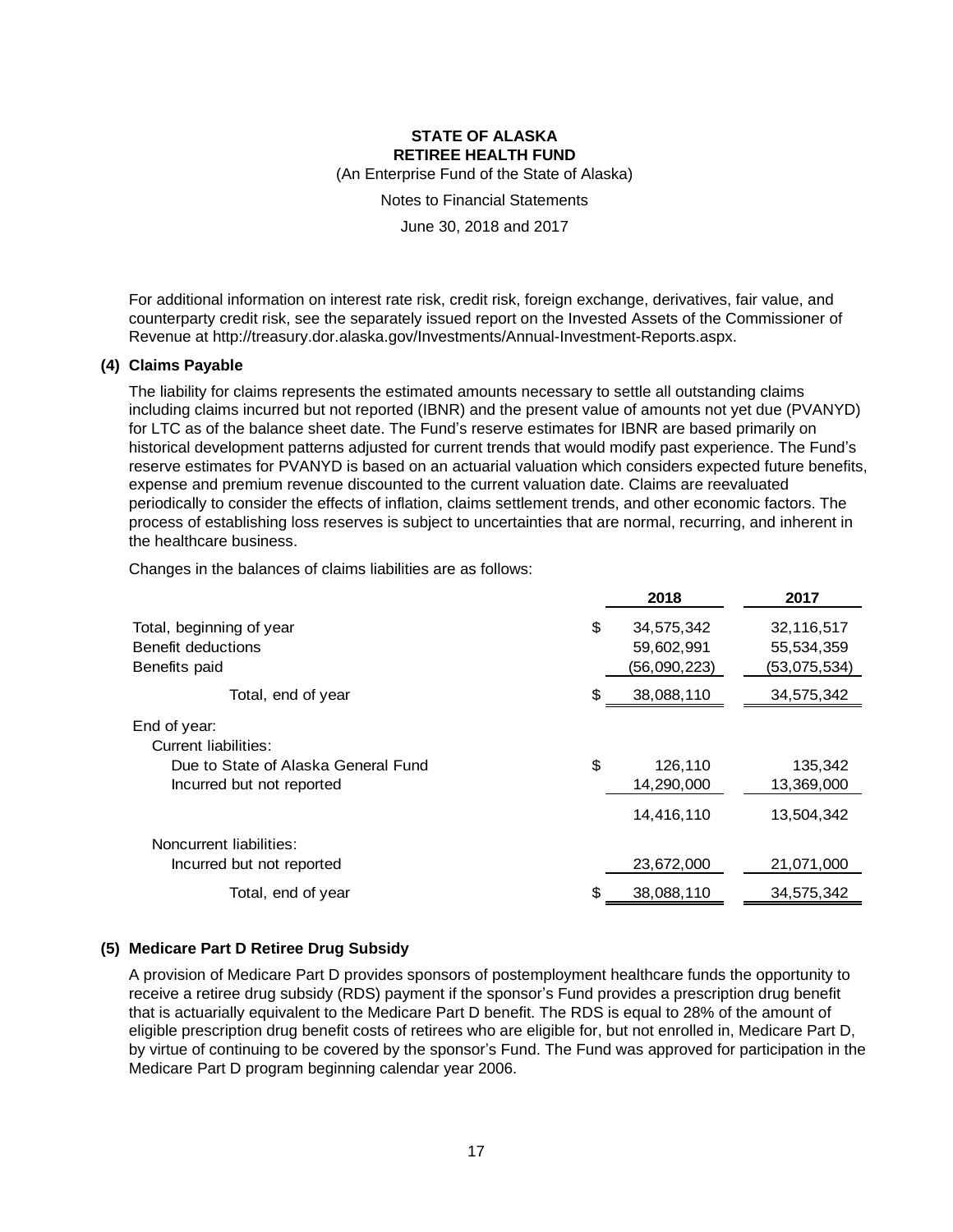**Schedule 1**

#### **STATE OF ALASKA RETIREE HEALTH FUND**

(An Enterprise Fund of the State of Alaska)

#### Combining Statement of Net Position

June 30, 2018

|                                                                                                                                                                          | Major<br>medical         | Dental, vision,<br>and audio          | Long-term<br>care                                                    | Total                                                                |
|--------------------------------------------------------------------------------------------------------------------------------------------------------------------------|--------------------------|---------------------------------------|----------------------------------------------------------------------|----------------------------------------------------------------------|
| Assets:                                                                                                                                                                  |                          |                                       |                                                                      |                                                                      |
| Current assets:<br>Cash and cash equivalents:<br>Investment in State of Alaska General Fund                                                                              |                          |                                       |                                                                      |                                                                      |
| and other nonsegregated investments pool<br>Short-term fixed income pool                                                                                                 | \$<br>17,420,086         | 20,238,757                            | 8,926,141                                                            | 20,238,757<br>26,346,227                                             |
| Total cash and cash equivalents                                                                                                                                          | 17,420,086               | 20,238,757                            | 8,926,141                                                            | 46,584,984                                                           |
| Investments:<br>Broad market fixed income pool<br>High yield fixed income pool<br>Domestic equity pool<br>International equity pool<br>Real estate investment trust pool |                          |                                       | 263,509,341<br>20,797,714<br>123,380,661<br>67,784,040<br>21,627,128 | 263,509,341<br>20,797,714<br>123,380,661<br>67,784,040<br>21,627,128 |
| <b>Total investments</b>                                                                                                                                                 |                          |                                       | 497,098,884                                                          | 497,098,884                                                          |
| Receivables:<br>Accounts receivable<br>Interest and dividends receivable<br>Due from State of Alaska General Fund                                                        | 213<br>30,600<br>225,440 |                                       | 13,714                                                               | 213<br>44,314<br>225,440                                             |
| Total receivables                                                                                                                                                        | 256,253                  |                                       | 13,714                                                               | 269,967                                                              |
| <b>Total current assets</b>                                                                                                                                              | 17,676,339               | 20,238,757                            | 506,038,739                                                          | 543,953,835                                                          |
| Other assets                                                                                                                                                             | 3,570                    | 1,131,448                             | 1,200,000                                                            | 2,335,018                                                            |
| <b>Total assets</b>                                                                                                                                                      | 17,679,909               | 21,370,205                            | 507,238,739                                                          | 546,288,853                                                          |
| Liabilities:<br><b>Current liabilities:</b><br>Claims payable<br>Accrued expenses<br>Due to State of Alaska General Fund<br>Due to Retirement System - PERS              | 104,000<br>10,901        | 3,056,000<br>817,664<br>79,061<br>462 | 11,130,000<br>49,221<br>47,049                                       | 14,290,000<br>877,786<br>126,110<br>462                              |
| Total current liabilities                                                                                                                                                | 114,901                  | 3,953,187                             | 11,226,270                                                           | 15,294,358                                                           |
| Noncurrent liabilities:<br>Claims payable                                                                                                                                |                          |                                       | 23,672,000                                                           | 23,672,000                                                           |
| Total noncurrent liabilities                                                                                                                                             |                          |                                       | 23,672,000                                                           | 23,672,000                                                           |
| <b>Total liabilities</b>                                                                                                                                                 | 114,901                  | 3,953,187                             | 34,898,270                                                           | 38,966,358                                                           |
| Net position                                                                                                                                                             | \$<br>17,565,008         | 17,417,018                            | 472,340,469                                                          | 507,322,495                                                          |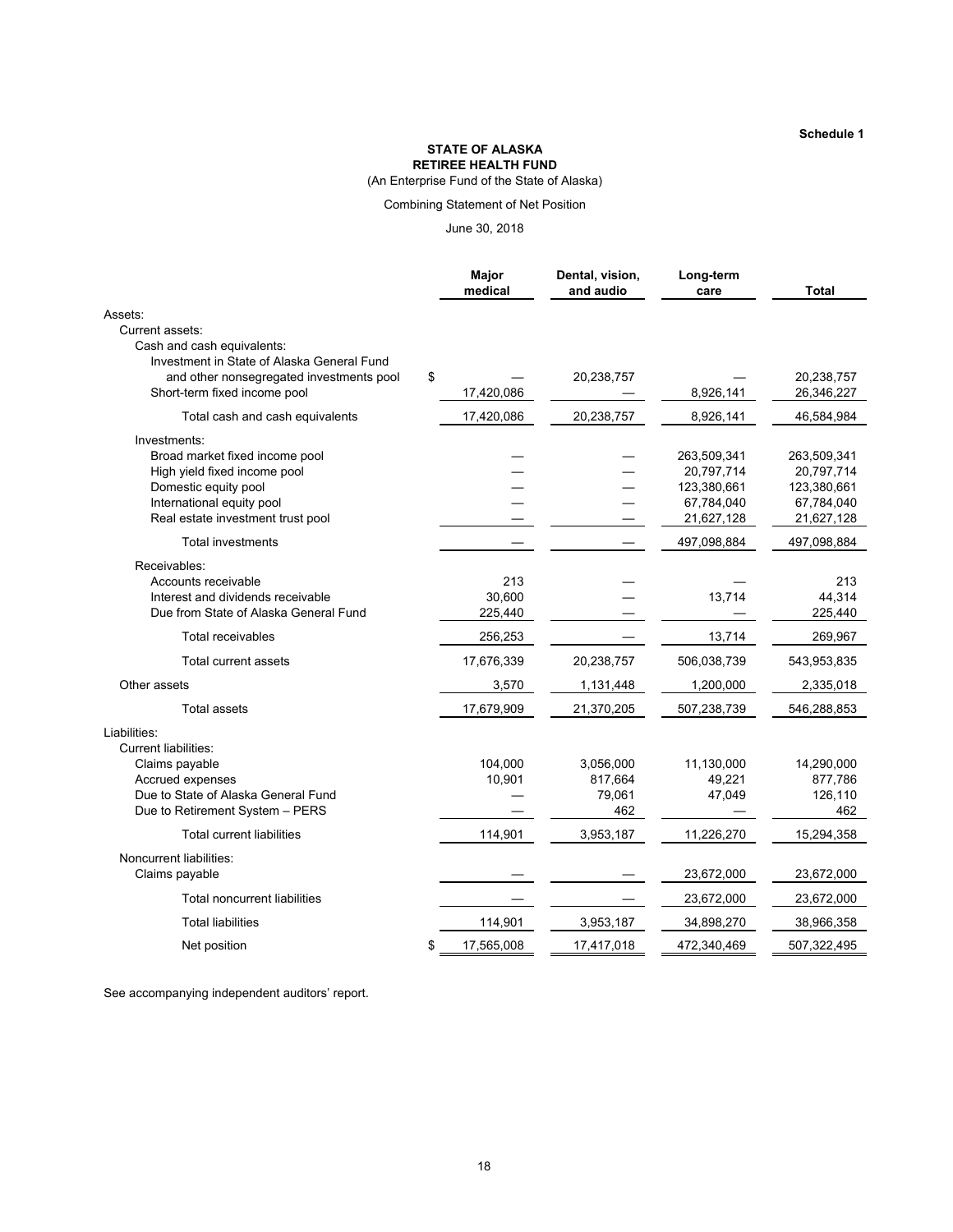(An Enterprise Fund of the State of Alaska)

#### Combining Statement of Revenue, Expenses, and Changes in Net Position

#### Year ended June 30, 2018

|                                                                                                                                               | Major<br>medical                              | Dental, vision,<br>and audio | Long-term<br>care                    | <b>Total</b>                               |
|-----------------------------------------------------------------------------------------------------------------------------------------------|-----------------------------------------------|------------------------------|--------------------------------------|--------------------------------------------|
| Operating revenue:<br>Employer health insurance premiums<br>Member health insurance premiums<br>Medicare retiree drug subsidy<br>Other income | \$<br>1,750,816<br>215,799<br>8.894<br>51,859 | 43,713,021<br>396            | 32,730,472                           | 1,750,816<br>76,659,292<br>8,894<br>52,255 |
| Total operating revenue                                                                                                                       | 2,027,368                                     | 43,713,417                   | 32,730,472                           | 78,471,257                                 |
| Operating expenses:<br><b>Healthcare benefits</b><br>Administrative                                                                           | 928,175<br>111,445                            | 42,183,247<br>2,376,770      | 16,491,569<br>596,078                | 59,602,991<br>3,084,293                    |
| Total operating expenses                                                                                                                      | 1,039,620                                     | 44,560,017                   | 17,087,647                           | 62,687,284                                 |
| Operating income (loss)                                                                                                                       | 987,748                                       | (846, 600)                   | 15,642,825                           | 15,783,973                                 |
| Nonoperating revenue:<br>Investment income:<br>Net appreciation in fair value<br>Interest<br><b>Dividends</b>                                 | 255,602                                       | 208,438                      | 11,509,288<br>8,593,616<br>1,139,636 | 11,764,890<br>8,802,054<br>1,139,636       |
| Total investment income                                                                                                                       | 255,602                                       | 208,438                      | 21,242,540                           | 21,706,580                                 |
| Less investment expense                                                                                                                       | 3,904                                         |                              | 89,890                               | 93,794                                     |
| Net investment income                                                                                                                         | 251,698                                       | 208,438                      | 21,152,650                           | 21,612,786                                 |
| Change in restricted net position                                                                                                             | 1,239,446                                     | (638, 162)                   | 36,795,475                           | 37,396,759                                 |
| Net position, beginning of year                                                                                                               | 16,325,562                                    | 18,055,180                   | 435,544,994                          | 469,925,736                                |
| Net position, end of year                                                                                                                     | 17,565,008                                    | 17,417,018                   | 472,340,469                          | 507,322,495                                |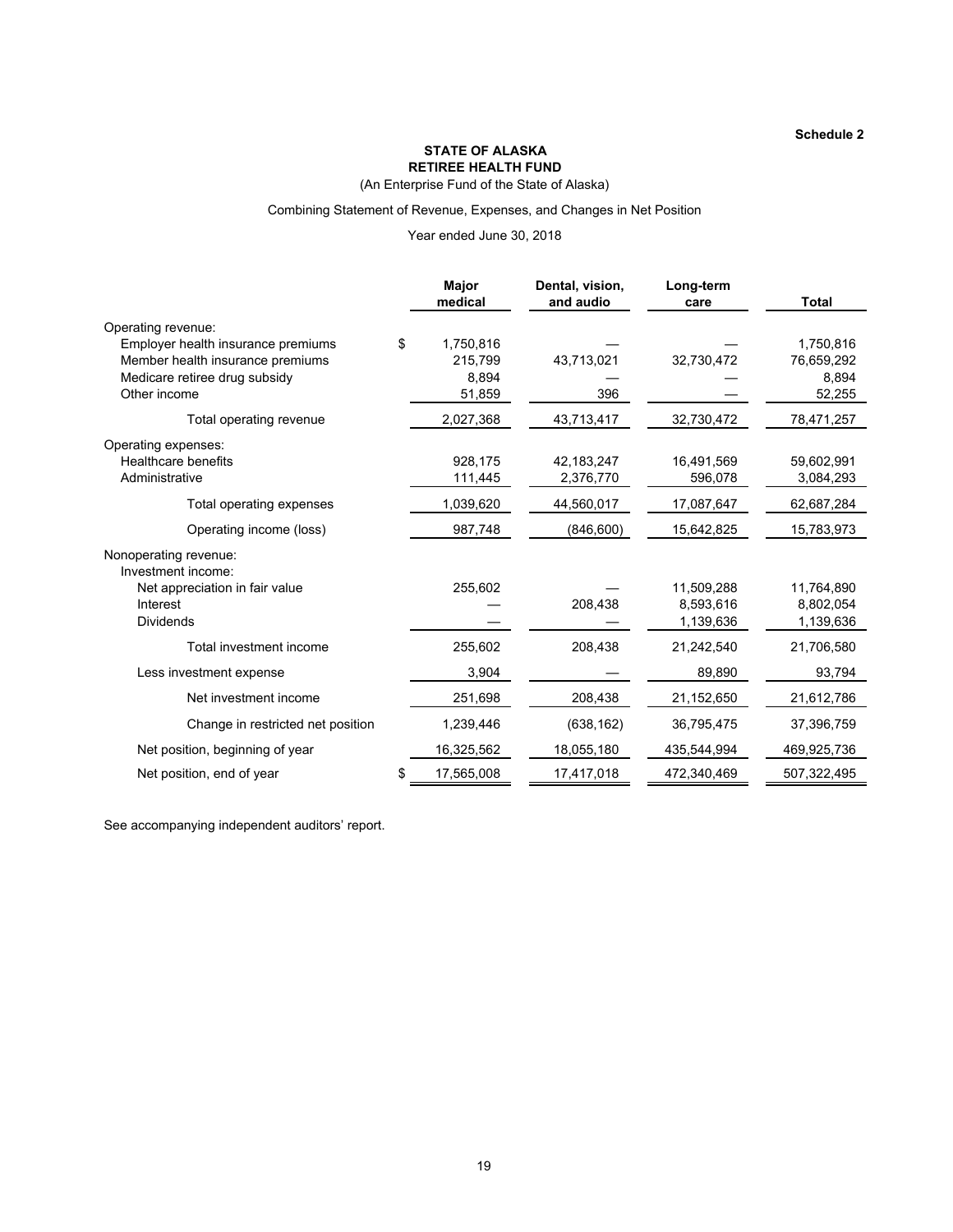(An Enterprise Fund of the State of Alaska)

#### Combining Statement of Cash Flows

#### Year ended June 30, 2018

|                                                                                                                                                                                                                                                                                                               | Major<br>medical                                                             | Dental, vision,<br>and audio                            | Long-term<br>care                                 | <b>Total</b>                                                                |
|---------------------------------------------------------------------------------------------------------------------------------------------------------------------------------------------------------------------------------------------------------------------------------------------------------------|------------------------------------------------------------------------------|---------------------------------------------------------|---------------------------------------------------|-----------------------------------------------------------------------------|
| Cash flows from operating activities:<br>Cash received for premiums from the State of Alaska<br>Cash received for premiums from others<br>Cash received from third-party administrator<br>Cash payments for benefits to third-party administrator<br>Cash payments to employees<br>Cash payments to suppliers | \$<br>1,872,585<br>225,494<br>60,754<br>(953, 175)<br>(6, 977)<br>(184, 905) | 462<br>43,798,498<br>396<br>(42,086,248)<br>(1,723,331) | 32,730,472<br>(13,026,954)<br>(283)<br>(599, 347) | 1,873,047<br>76,754,464<br>61,150<br>(56,066,377)<br>(7,260)<br>(2,507,583) |
| Net cash provided by (used in)<br>operating activities                                                                                                                                                                                                                                                        | 1,013,776                                                                    | (10, 223)                                               | 19,103,888                                        | 20, 107, 441                                                                |
| Cash flows from investing activities:<br>Purchase of investments<br>Proceeds from sale and maturities of investments<br>Investment income received                                                                                                                                                            | 238,044                                                                      | 208,438                                                 | (149, 337, 010)<br>119,927,752<br>15,651,601      | (149, 337, 010)<br>119,927,752<br>16,098,083                                |
| Net cash provided by (used in)<br>investing activities                                                                                                                                                                                                                                                        | 238,044                                                                      | 208,438                                                 | (13, 757, 657)                                    | (13, 311, 175)                                                              |
| Net increase in cash and cash equivalents                                                                                                                                                                                                                                                                     | 1,251,820                                                                    | 198,215                                                 | 5,346,231                                         | 6,796,266                                                                   |
| Cash and cash equivalents, beginning of year                                                                                                                                                                                                                                                                  | 16,168,266                                                                   | 20,040,542                                              | 3,579,910                                         | 39,788,718                                                                  |
| Cash and cash equivalents, end of year                                                                                                                                                                                                                                                                        | \$<br>17,420,086                                                             | 20,238,757                                              | 8,926,141                                         | 46,584,984                                                                  |
| Reconciliation of operating income (loss) to net cash<br>provided by (used in) operating activities:<br>Operating income (loss)<br>Adjustments to reconcile operating income (loss) to<br>net cash provided by (used in) operating activities:                                                                | \$<br>987,748                                                                | (846, 600)                                              | 15,642,825                                        | 15,783,973                                                                  |
| (Increase) decrease in assets:<br>Due from State of Alaska General Fund<br>Accounts receivable<br>Increase (decrease) in liabilities:                                                                                                                                                                         | 121,769<br>9,695                                                             | 85,477                                                  |                                                   | 121,769<br>95,172                                                           |
| Claims payable<br>Due to State of Alaska General Fund<br>Due to Retirement System - PERS<br>Accrued expenses                                                                                                                                                                                                  | (25,000)<br>(80, 436)                                                        | 97,000<br>(23, 847)<br>462<br>677,285                   | 3,450,000<br>14,615<br>(3, 552)                   | 3,522,000<br>(9,232)<br>462<br>593,297                                      |
| Net cash provided by (used in)<br>operating activities                                                                                                                                                                                                                                                        | \$<br>1,013,776                                                              | (10, 223)                                               | 19,103,888                                        | 20,107,441                                                                  |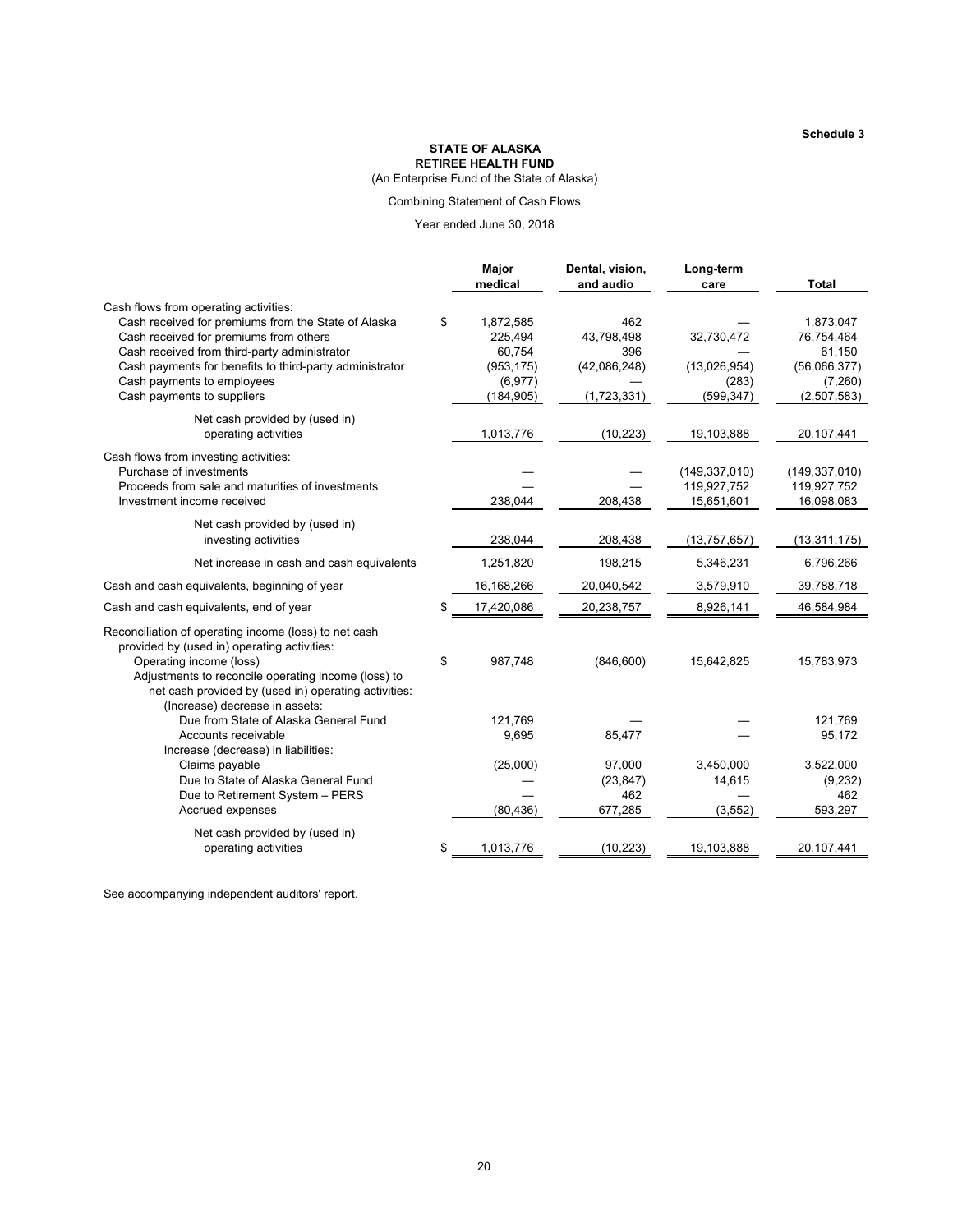(An Enterprise Fund of the State of Alaska)

#### Combining Statement of Net Position

June 30, 2017

|                                                                                        | Major<br>medical | Dental, vision,<br>and audio | Long-term<br>care | <b>Total</b> |
|----------------------------------------------------------------------------------------|------------------|------------------------------|-------------------|--------------|
| Assets:                                                                                |                  |                              |                   |              |
| Current assets:                                                                        |                  |                              |                   |              |
| Cash and cash equivalents:                                                             |                  |                              |                   |              |
| Investment in State of Alaska General Fund<br>and other nonsegregated investments pool | \$               | 20,040,542                   |                   | 20,040,542   |
| Short-term fixed income pool                                                           | 16, 168, 266     |                              | 3,579,910         | 19,748,176   |
| Total cash and cash equivalents                                                        | 16,168,266       | 20,040,542                   | 3,579,910         | 39,788,718   |
| Investments:                                                                           |                  |                              |                   |              |
| Broad market fixed income pool                                                         |                  |                              | 281,569,551       | 281,569,551  |
| Domestic equity pool                                                                   |                  |                              | 93,619,062        | 93,619,062   |
| International equity pool                                                              |                  |                              | 74,245,287        | 74,245,287   |
| Real estate investment trust pool                                                      |                  |                              | 12,765,655        | 12,765,655   |
| <b>Total investments</b>                                                               |                  |                              | 462,199,555       | 462,199,555  |
| Receivables:                                                                           |                  |                              |                   |              |
| Accounts receivable                                                                    | 9,908            |                              |                   | 9,908        |
| Interest and dividends receivable                                                      | 16,947           |                              | 2,735             | 19,682       |
| Due from State of Alaska General Fund                                                  | 347,209          |                              |                   | 347,209      |
| <b>Total receivables</b>                                                               | 374,064          |                              | 2,735             | 376,799      |
| <b>Total current assets</b>                                                            | 16,542,330       | 20,040,542                   | 465,782,200       | 502,365,072  |
| Other assets                                                                           | 3,570            | 1,216,925                    | 1,200,000         | 2,420,495    |
| <b>Total assets</b>                                                                    | 16,545,900       | 21,257,467                   | 466,982,200       | 504,785,567  |
| Liabilities:                                                                           |                  |                              |                   |              |
| Current liabilities:                                                                   |                  |                              |                   |              |
| Claims payable                                                                         | 129,000          | 2,959,000                    | 10,281,000        | 13,369,000   |
| Accrued expenses                                                                       | 91,338           | 140,379                      | 52.772            | 284,489      |
| Due to State of Alaska General Fund                                                    |                  | 102,908                      | 32,434            | 135,342      |
| <b>Total current liabilities</b>                                                       | 220,338          | 3,202,287                    | 10,366,206        | 13,788,831   |
| Noncurrent liabilities:                                                                |                  |                              |                   |              |
| Claims payable                                                                         |                  |                              | 21,071,000        | 21,071,000   |
| <b>Total noncurrent liabilities</b>                                                    |                  |                              | 21,071,000        | 21,071,000   |
| <b>Total liabilities</b>                                                               | 220,338          | 3,202,287                    | 31,437,206        | 34,859,831   |
| Net position                                                                           | \$<br>16,325,562 | 18,055,180                   | 435,544,994       | 469,925,736  |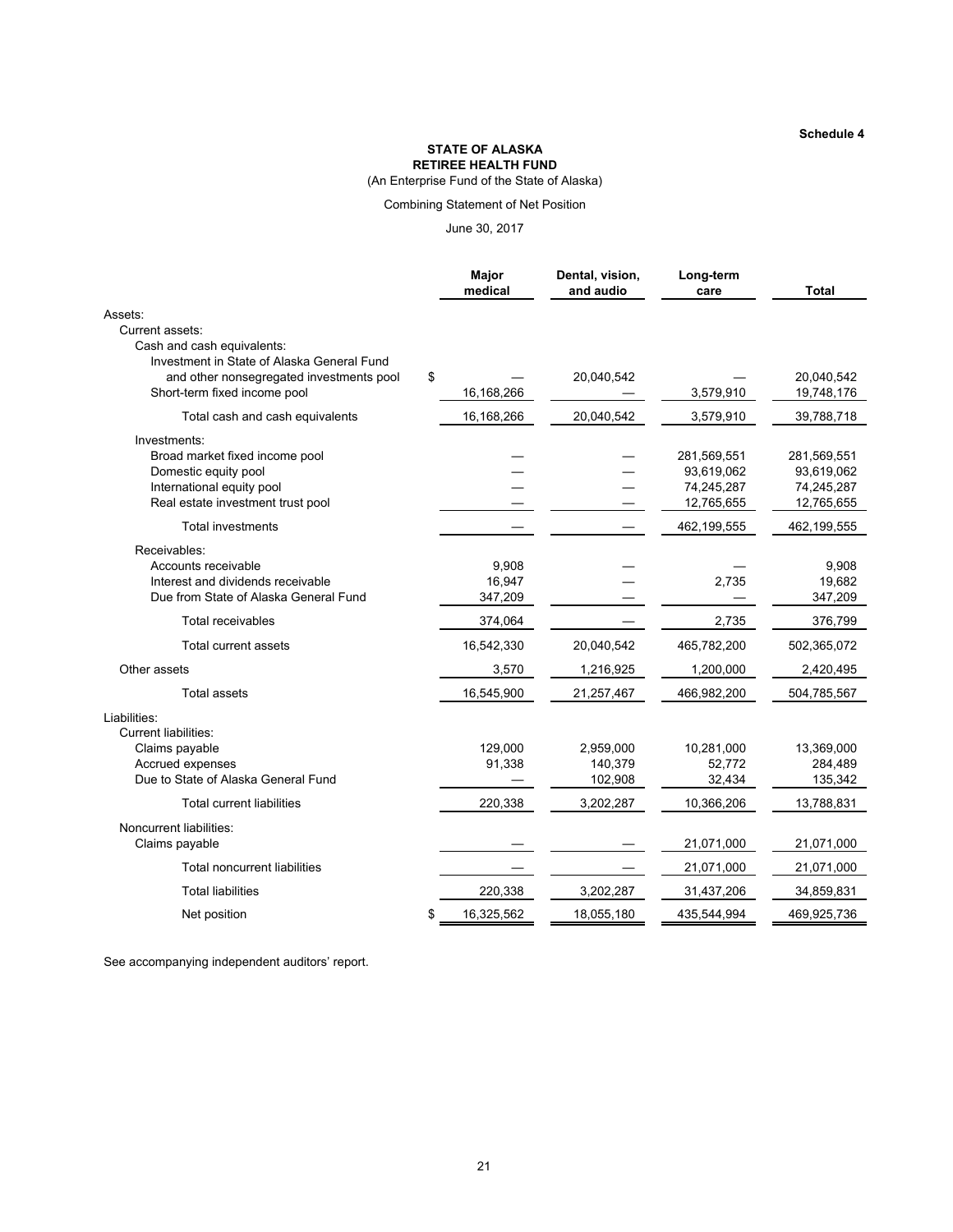**Schedule 5**

#### **STATE OF ALASKA RETIREE HEALTH FUND**

(An Enterprise Fund of the State of Alaska)

#### Combining Statement of Revenue, Expenses, and Changes in Net Position

#### Year ended June 30, 2017

|                                            | Major<br>medical | Dental, vision,<br>and audio | Long-term<br>care       | <b>Total</b>            |
|--------------------------------------------|------------------|------------------------------|-------------------------|-------------------------|
| Operating revenue:                         |                  |                              |                         |                         |
| Employer health insurance premiums         | \$<br>1,790,260  |                              |                         | 1,790,260               |
| Member health insurance premiums           | 201,958          | 41,544,620                   | 30,950,447              | 72,697,025              |
| Medicare retiree drug subsidy              | 74,849           |                              |                         | 74,849                  |
| Other income                               | 99,728           | 29,124                       | 1,432,069               | 1,560,921               |
| Total operating revenue                    | 2,166,795        | 41,573,744                   | 32,382,516              | 76,123,055              |
| Operating expenses:                        |                  |                              |                         |                         |
| <b>Healthcare benefits</b>                 | 1,069,332        | 39,415,323                   | 15,049,704              | 55,534,359              |
| Administrative                             | 125,140          | 2,174,329                    | 501,124                 | 2,800,593               |
| Total operating expenses                   | 1,194,472        | 41,589,652                   | 15,550,828              | 58,334,952              |
| Operating income (loss)                    | 972,323          | (15,908)                     | 16,831,688              | 17,788,103              |
| Nonoperating revenue:                      |                  |                              |                         |                         |
| Investment income:                         |                  |                              |                         |                         |
| Net appreciation in fair value<br>Interest | 137,181          | 113,550                      | 21,085,883<br>7,401,353 | 21,223,064<br>7,514,903 |
| <b>Dividends</b>                           |                  |                              | 569,755                 | 569,755                 |
|                                            |                  |                              |                         |                         |
| Total investment income                    | 137,181          | 113,550                      | 29,056,991              | 29,307,722              |
| Less investment expense                    | 3,394            |                              | 81,126                  | 84,520                  |
| Net investment income                      | 133,787          | 113,550                      | 28,975,865              | 29,223,202              |
| Change in restricted net position          | 1,106,110        | 97,642                       | 45,807,553              | 47,011,305              |
| Net position, beginning of year            | 15,219,452       | 17,957,538                   | 389,737,441             | 422,914,431             |
| Net position, end of year                  | \$<br>16,325,562 | 18,055,180                   | 435,544,994             | 469,925,736             |